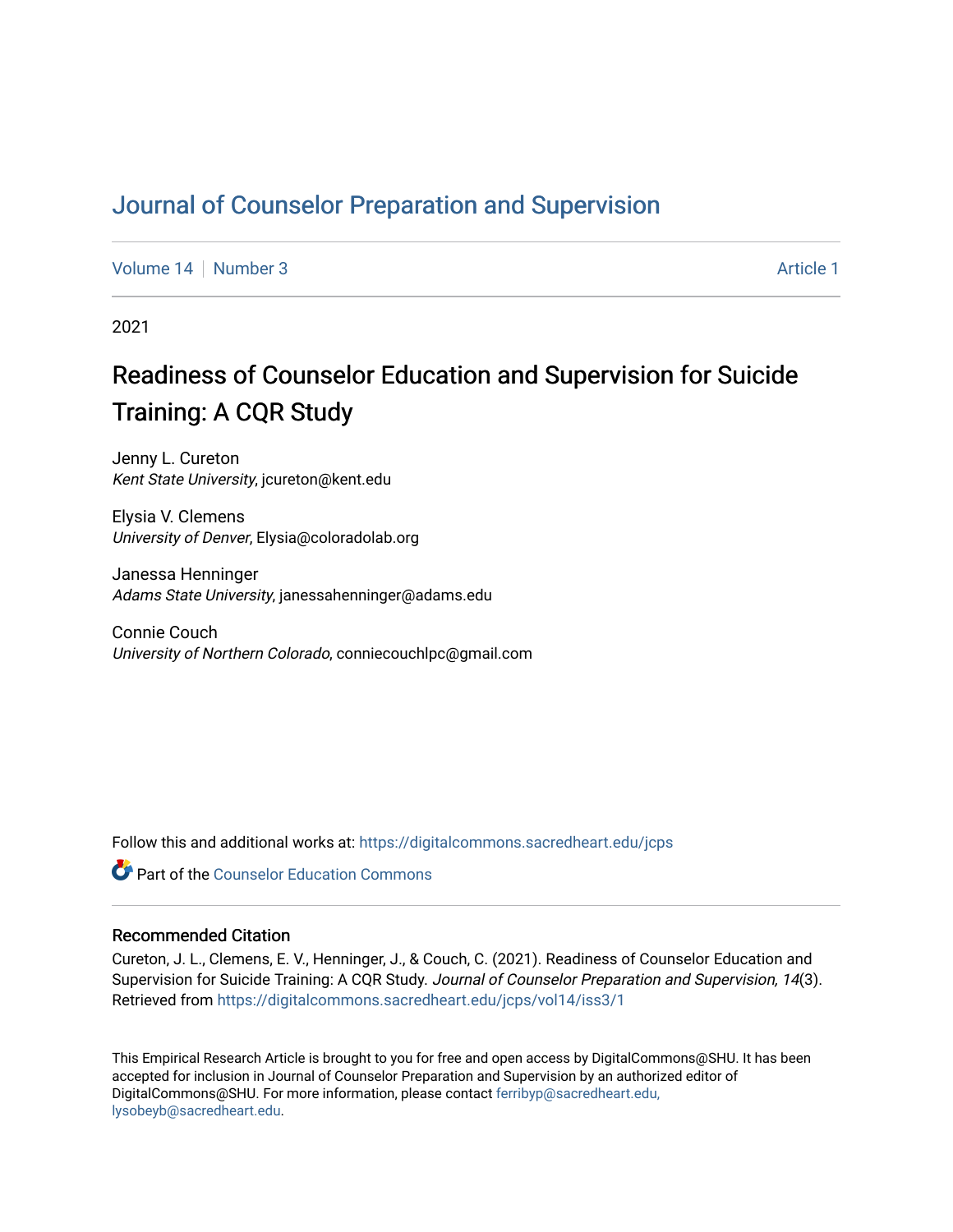# Readiness of Counselor Education and Supervision for Suicide Training: A CQR Study

# Abstract

The Counselor Education and Supervision professional community is responsible for providing training on suicide to Master's students in counseling. Elevated suicide rates and historically insufficient training along with updated practice, ethical, and accreditation standards necessitate changes to counselor preparation on suicide. Readiness assessment can support the CES community's aims to meet such standards. A Consensual Qualitative Research team utilized a community readiness framework to analyze interviews with fifteen educators, administrators, and supervisors in diverse CACREP-accredited programs. Readiness findings inform counselor preparation and policy at the course, program, state, and national level.

# Keywords

suicide, counselor education, supervision, accreditation, crisis training

# Author's Notes

This research was supported in part by a grant from the University of Colorado Denver Association of Lecturers and Instructors.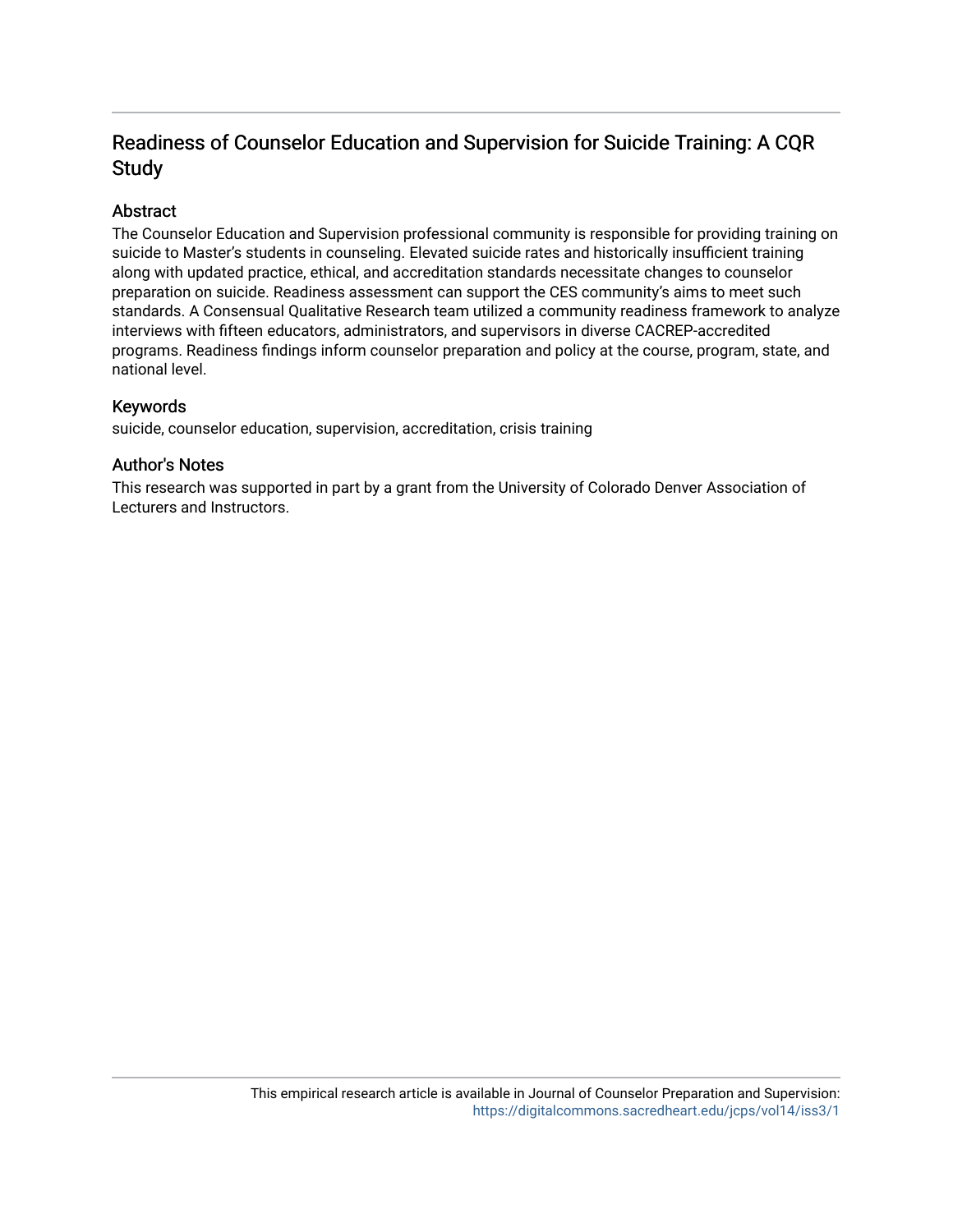Counseling is one of several occupations in which graduates may have received *preprofessional suicide training* (PPST), or preparation on suicide completed prior to offering professional services. The most recent U.S. Surgeon General's National Strategy for Suicide Prevention (U.S. Department of Health and Human Services [USHHS], 2012) contains an objective for graduate education in all health professions to adopt suicide training guidelines. Government agencies and nonprofits have called for improvements to PPST for many years (Schmitz et al., 2012; USHHS, 2012; U.S. Public Health Service, 1999). A large national taskforce (Suicide Prevention Resource Center [SPRC] and Suicide Prevention Action Network [SPAN] USA, 2010) once highlighted counseling as the first of eleven professional fields they evaluated to increase focus on suicide content when updating its training accreditation standards.

However, pre-professional suicide training in counseling programs remains lacking. A taskforce of the American Association of Suicidology (Schmitz et al., 2012) highlighted several gaps in PPST's existence, method, consistency, and specificity in counseling and other programs. Authors have echoed these gaps in PPST specific to counselor preparation (Freadling & Foss-Kelly, 2014; Hoffman et al., 2013; Wachter Morris & Barrio Minton, 2012), and called for the Counselor Education and Supervision (CES) field to change PPST so that future counselors can better address client suicide concerns. "Although many counselor education training programs incorporate a knowledge base of suicide theory and assessment in their curriculum, training is often inconsistent and randomly addressed" (Gibbons et al., 2009, p. 9). Results of a recent evaluation (Cureton et al., 2020) indicated that, although the CES field implements PPST, it is not fully prepared to sustain successful PPST based on gaps in knowledge among members of the field and a lack of resources, membership support, and leadership at multiple levels. We provide an overview of standards and guidelines that inform PPST, review research about gaps in counselor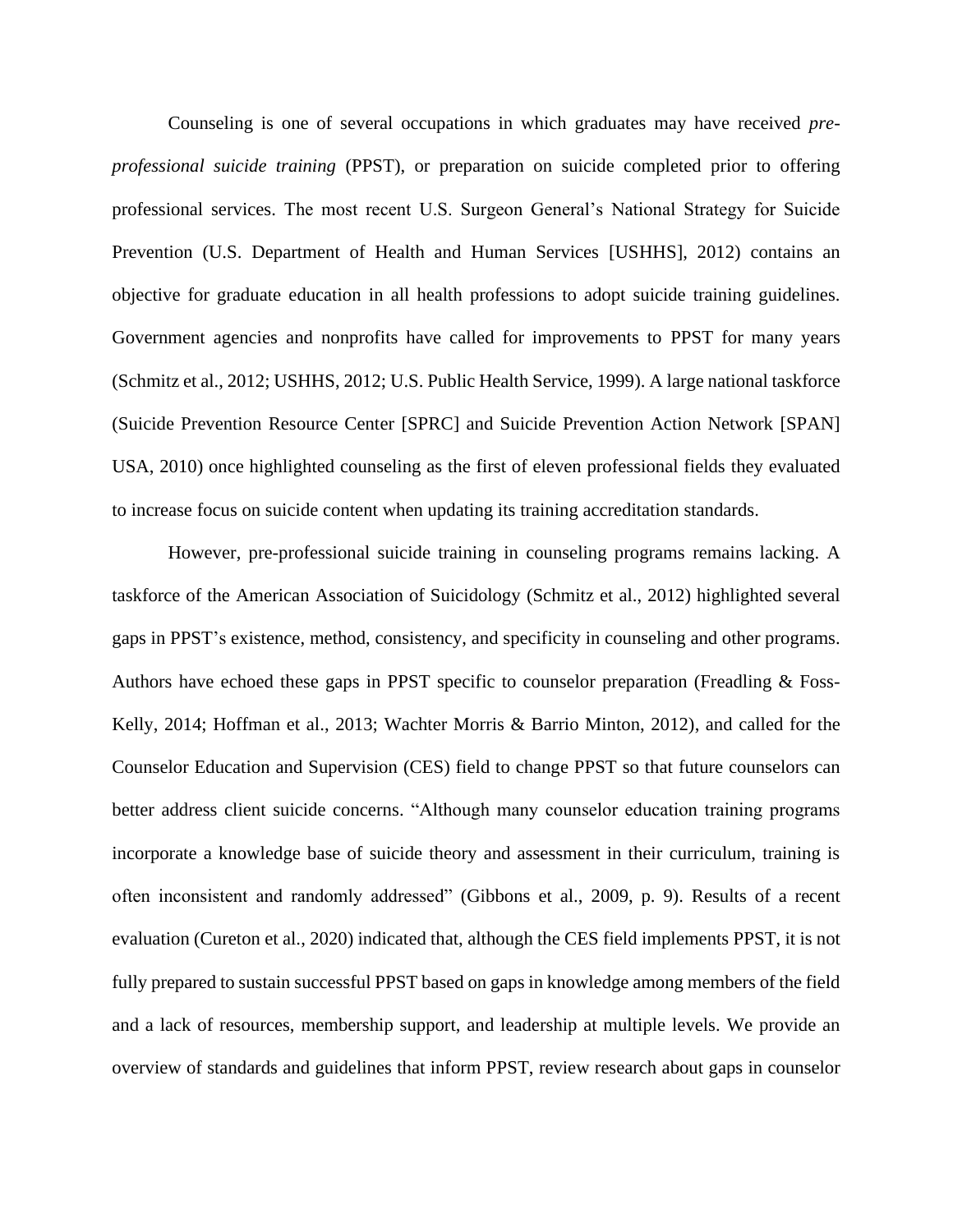PPST, then explain a framework for change and a research study which members of the CES field can use for change initiatives to improve PPST.

#### **Literature Review**

#### *Standards and Guidelines*

PPST in counselor preparation is informed by curricular, ethical, and practical standards and guidelines. The Council for the Accreditation of Counseling and Related Educational Programs (CACREP) standards describe knowledge and skills that CITs must acquire. The 2009 CACREP standards marked an important transition as programs became explicitly accountable for covering suicide in core coursework and ensuring that students in almost all specializations demonstrate suicide risk assessment and management skills. The current 2016 CACREP standards (2015) include requirements that programs cover suicide prevention models, strategies, and risk assessment procedures in core curriculum. Counselors have an ethical obligation to practice within their scope of competence (American Counseling Association [ACA], 2014, C.2.a., p. 8). Counselor educators and supervisors have an ethical responsibility to "provide instruction based on current information and knowledge available in the profession" (ACA, 2014, F.7.b., p. 14) about suicide or other content.

Current information on suicide is available in practice and training guidelines. An American Association of Suicidology (AAS) taskforce (2004) defined seven domains of competencies: (a) attitudes and approach, (b) understanding suicide, (c) collecting assessment information, (d) formulating risk, (e) developing treatment and services plan, (f) managing care, and (g) understanding legal and regulatory issues. A workforce preparedness taskforce through the National Action Alliance for Suicide Prevention (2014) identified seven points on suicide training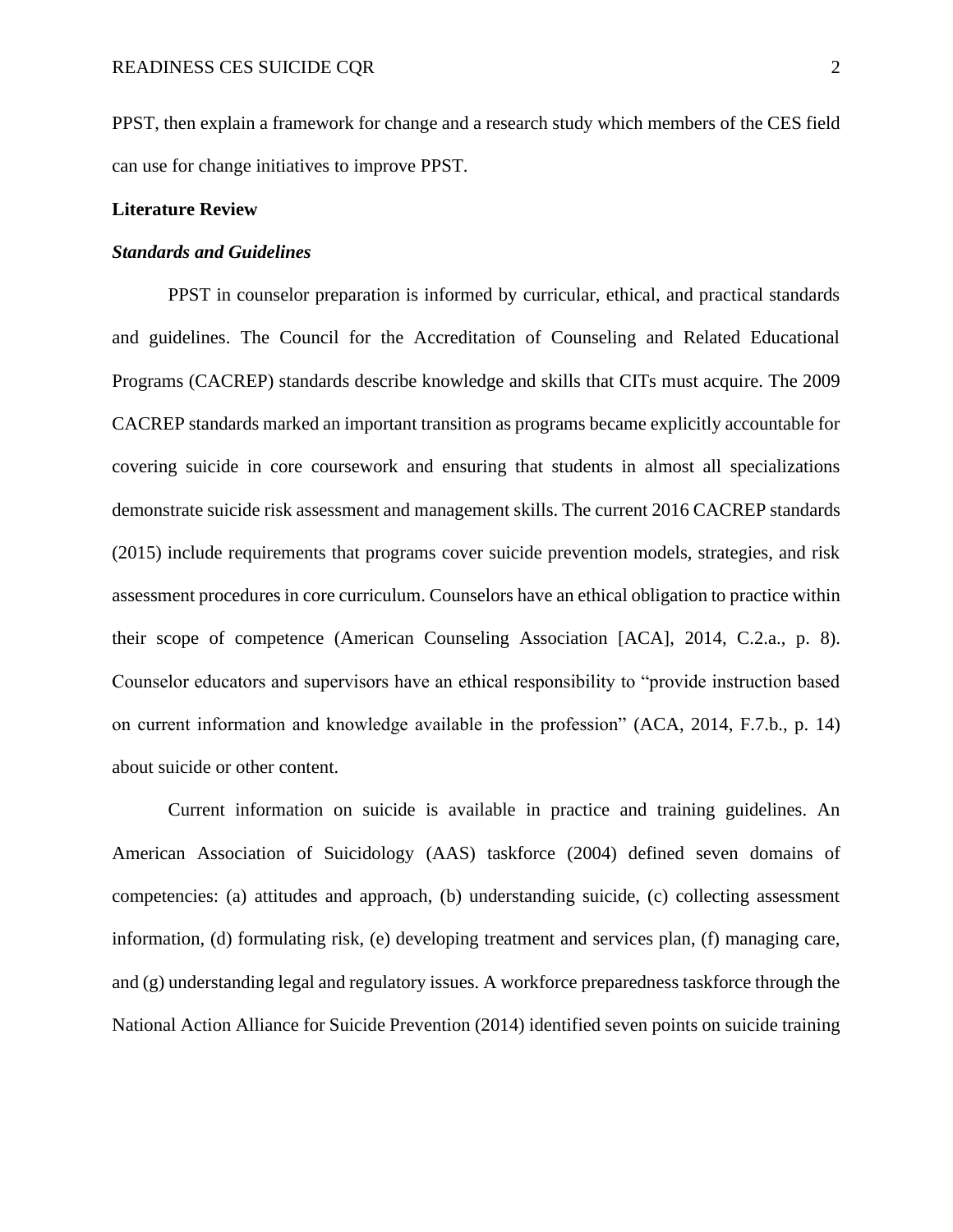structure and ten areas of content deemed "comprehensive to ensure a solid base foundation of knowledge necessary to serve individuals at suicide risk and their families" (p. 6).

Specific updates on counseling practice concerning suicide also appear in national guidelines (USHHS, 2012). Some examples include procedures for suicide assessment and intervention. To assess suicide risk, counselors should incorporate a standardized assessment instrument with clinical interviews (Bryan & Rudd, 2006). The latest edition of the Diagnostic and Statistical Manual of Mental Disorders (DSM-5; American Psychiatric Association, 2013a) contains revisions to suicide risk assessment items and an elaborated decision tree for suicidal ideation or behavior. During intervention, counselors should replace no-suicide contracts, which can actually pose more risk for client and counselor (Edwards & Sachmann, 2010; Lewis, 2007), with the use of safety planning (Stanley & Brown, 2012). These standards and guidelines inform counselors, interns, and counselors-in-training (CITs) and those who educate and supervise them.

#### *Pre-professional Suicide Training*

"[M]any CITs will encounter suicidal clients during their first clinical experiences, and there is a lack of preparation among CITs to respond to suicide despite CACREP requirements" (Shannonhouse et al., 2019, p. 141). Rogers et al. (2001) found that 30% of counselors had lost a client to suicide and 70% had a client who attempted. Over 90% of CITs reported having at least one client contemplate suicide in the past six months (Shannonhouse et al., 2019).

Lack of preparation among CITs concerns the inexistence, small amount, poor placement in programs' curricula; vagueness of training content; ineffectiveness of training methods; and inconsistency across programs. Not all CITs receive PPST (Hoffman et al., 2013; Lauka et al., 2014). Schmidt (2016) found that 86% (*n*=288) of a mixed sample of counselors, psychologists, social workers, and similar practitioners in school and clinical settings had a student or client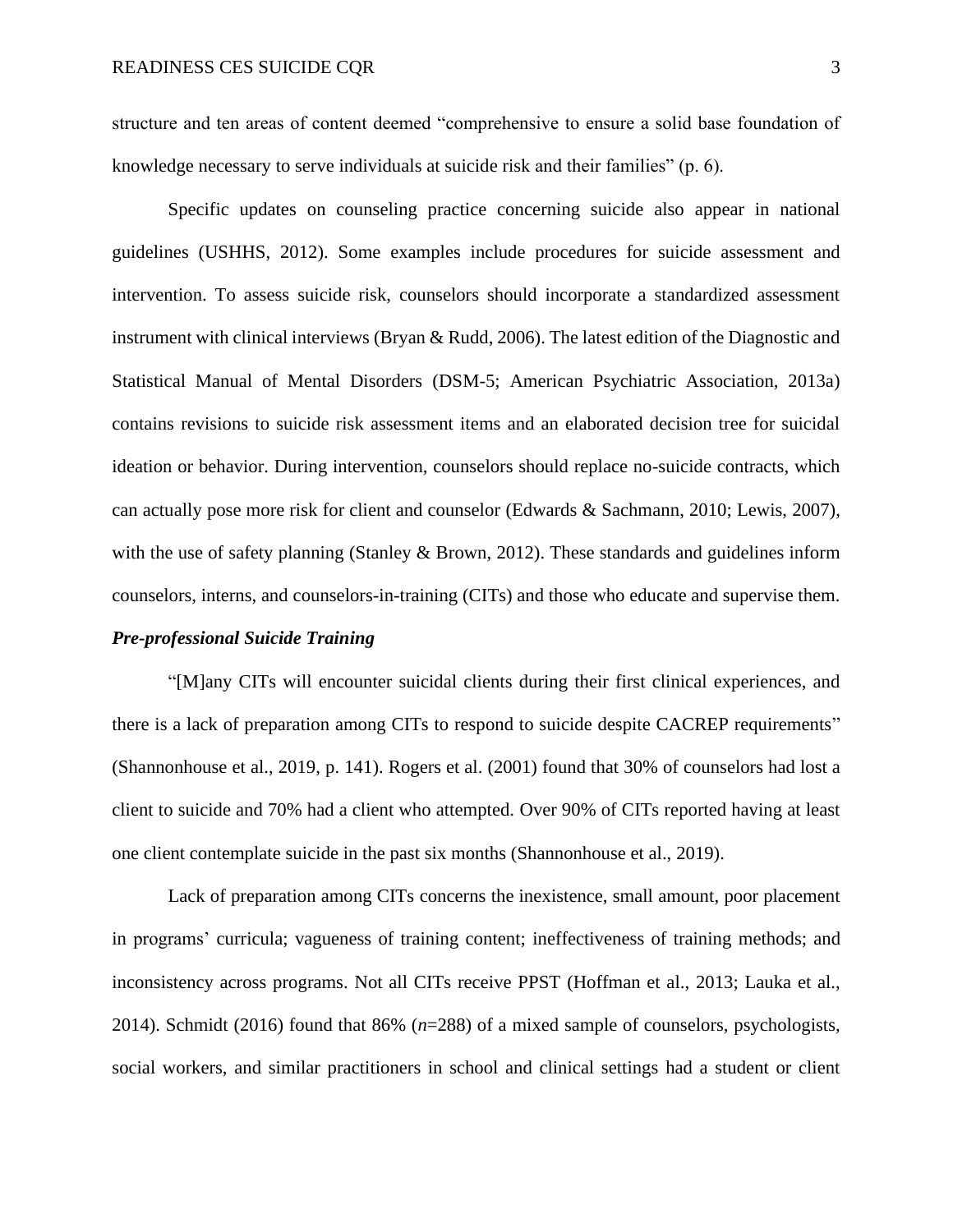referred to them for being potentially suicidal; however only 52% (*n*=174) of the practitioners had received PPST on suicide assessment. Authors of a recent study (Elliott et al., 2019) with CITs in CACREP-accredited programs noted that "Many of the participants in this study were working with suicidal clients during their practicum field experiences—long before suicide was ever systematically addressed in their courses" (p. 3013). Counseling authors have provided informal suicide assessment interview tools such as SIMPLE STEPS (McGlothlin et al., 2016) and SHORES (Cureton & Fink, 2019), but CITs do not consistently learn about formal or standardized suicide assessment instruments (Neukrug et al., 2013; Springer et al., 2020), which the National Strategy refers to as "a useful component of a full evaluation" (USHHS, 2012, p. 56).

Findings from several research studies have demonstrated low levels of preparedness among counselors or CITs to address client suicide risk. Directors of counseling centers (Shaw, 2014) and counseling program graduates (Freadling & Foss-Kelly, 2014) indicated that CITs are underprepared for crisis intervention. A concerning 40% (*n*=135) of Schmidt's (2016) mixed practitioner sample reporting feeling somewhat or not at all prepared to conduct a suicide assessment and 19% (*n*=63) felt not very confident to work with a suicidal client or student. Only 45% of recent graduates deemed the counselor training they received on suicide assessment to be good or excellent (Wachter Morris & Barrio Minton, 2012). CITs and graduates desire more indepth preparation on suicide and/or crisis topics, particularly related to in-session interventions and the hospitalization process (Cureton & Sheesley, 2017; Freadling & Foss-Kelly, 2014).

Research is mixed on the effectiveness of current PPST in counselor training programs. In a survey with recent graduates (Wachter Morris & Barrio Minton, 2012), satisfaction with crisis training correlated with crisis self-efficacy, and the amount of time that CITs spent in crisis training predicted crisis self-efficacy. Binkley and Leibert (2015) found that counseling practicum students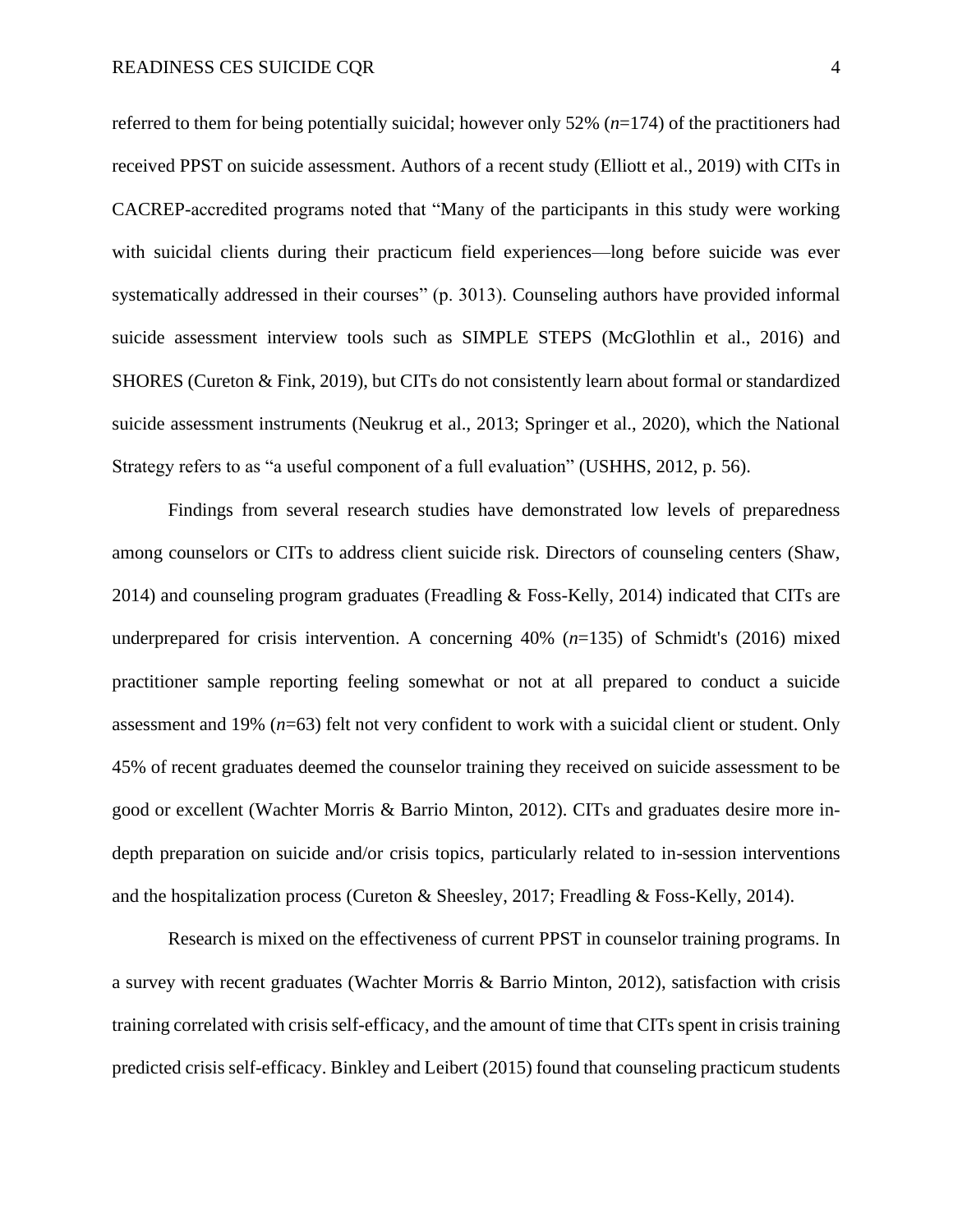who completed suicide training in previous coursework had lower anxiety and higher confidence to counsel a suicidal client than those with no prior suicide training. However, practicum students who had only received suicide training outside of their coursework had higher confidence than those whose suicide training came from coursework alone.

Examinations of PPST's impact on skills are also mixed. Rigsbee and Goodrich (2019) found increased suicide intervention skills in CITs who completed an online suicide training, but the increase was not significantly higher than a control group who instead received multicultural counseling training. Shannonhouse et al. (2018; 2019) and Elston et al. (2020) found sustained skill improvement and application in CITs who completed a standardized suicide intervention training. Gallo et al. (2019) determined that a one-credit course for CITs on youth suicide prevention produced increases in suicide knowledge and suicide assessment and intervention selfefficacy. Although self-efficacy sustained at a three-month follow-up, it did not increase, despite CITs' opportunities to continue applying their recent training. The aforementioned trainings are offerings that may have associated costs to instructors and/or CITs.

A demonstrated gap remains in counselor PPST, with little literature to explain why. Based on their findings from a 21-year content analysis of suicide content in counseling journals, Gallo et al. (2019) identified the need for more research on PPST. Springer et al. (2020) recently specified the need for research involving interviews with faculty and site supervisors to gain their perspectives on PPST. Some discussions in counseling and social work literature have mentioned potential obstacles to improving PPST, such as: lack of knowledge among educators about how to provide suicide training (Ruth et al., 2012; Wachter Morris & Barrio Minton, 2012); a perception that current training is already adequate (House, 2003; Ruth et al., 2012); constraints in the curriculum (House, 2003; Ruth et al., 2012; Wozny, 2005); suicide stigma (Hoffman et al., 2013;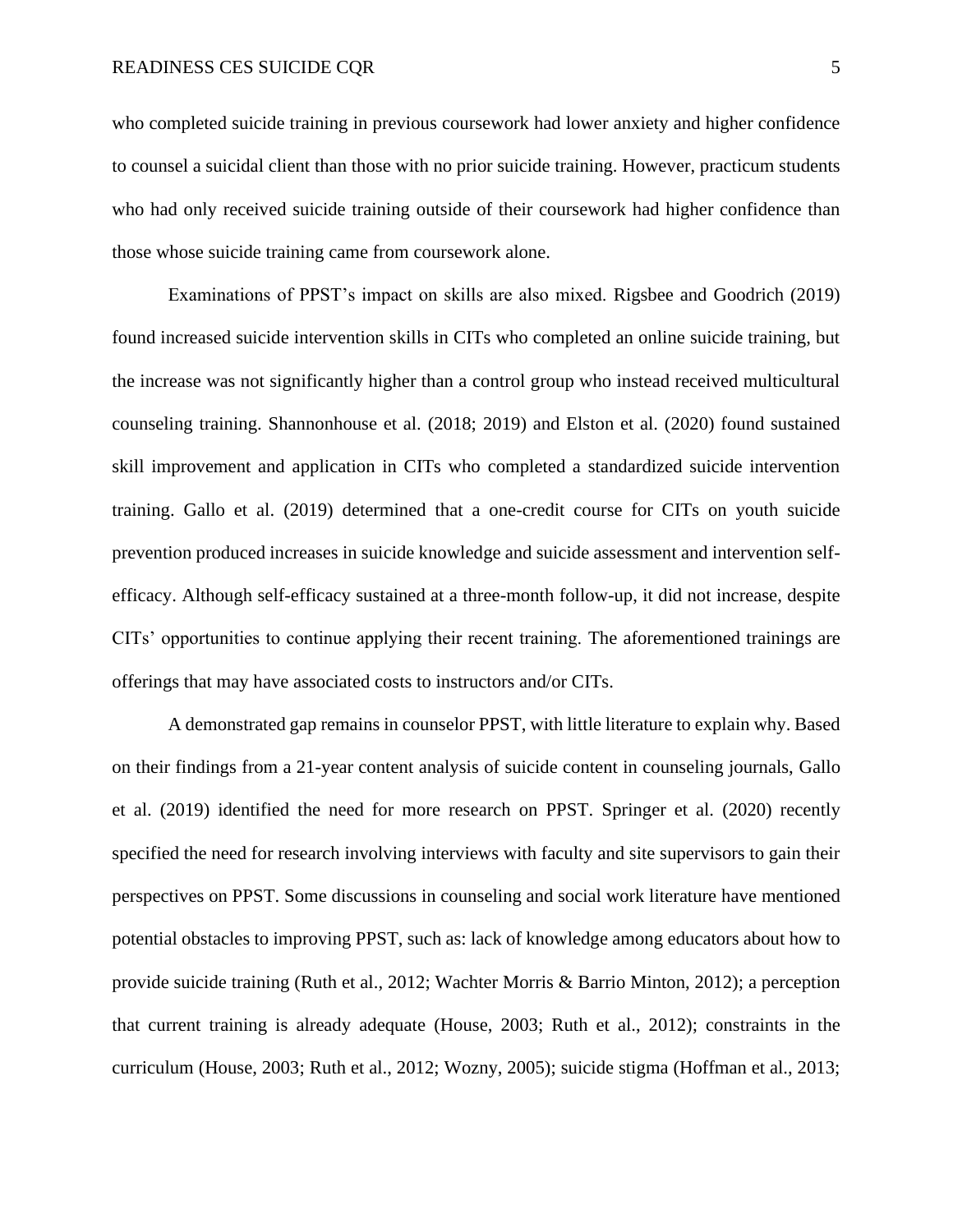Ruth et al., 2012); and faculty's lack of knowledge about their program's training efforts (Barrio Minton & Pease-Carter, 2011). These contextual barriers may loom large in preventing effective PPST. But no researchers have previously engaged in a study of contextual concerns that might explain the remaining gaps in counselor PPST.

#### *A Framework for Change*

One framework for the study of contextual concerns is the Community Readiness Model (CRM; Oetting et al., 1995; Tri-Ethnic Center for Prevention Research [TCPR], 2014) which emphasizes community change through conceptualizing "the culture of a community, the existing resources, and the level of readiness" (Plested et al., 2009, p. 5). "Community readiness is the degree to which a community is willing and prepared to take action on an issue" (TCPR, 2014, p. 4). Philosophical foundations of CRM (Oetting et al., 1995) include the Transtheoretical Model of psychological or therapeutic change (Prochaska & DiClemente, 1983), diffusion of innovations (Rogers, 1962), and social and community action (Beal, 1964, and Warren, 1978, as cited in Donnermeyer, Plested, Edwards, Oetting, & Littlethunder, 1997). Whereas readiness for decisionmaking at the individual level is psychological, decision-making that characterizes community readiness occurs at the intergroup or inter-organizational level (Miller 1990 as cited in Donnermeyer et al., 1997). Thus, like individual readiness for the rapeutic change (Prochaska  $\&$ DiClemente, 1983), systemic readiness is considered a precursor to change, and communities and organizations who attempt change without first addressing readiness can experience failure (Armenakis, Harris, & Mossholder, 1993).

The CRM is a structured model with applications across health concerns. It contains six dimensions of readiness (Edwards et al., 2000) – Efforts, Knowledge of Efforts, Leadership, Climate, Knowledge about the issue, and Resources – and methodological guidance for seeking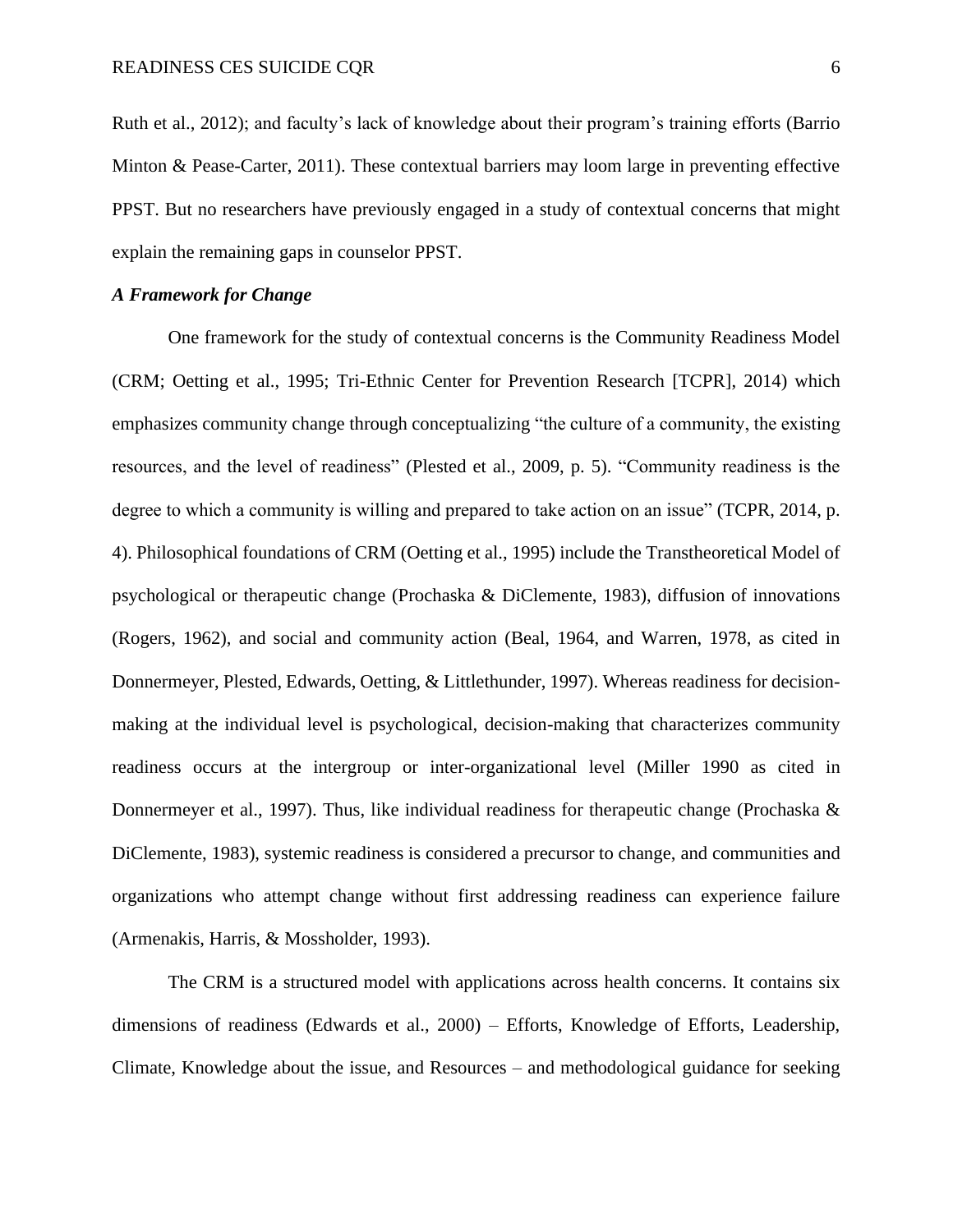information from community members. The first two steps are to define the community and the issue. The CES community includes those who provide education, supervision, and/or administration associated with counselor training and those who research and/or guide the efforts of the profession (e.g., editorial boards and accreditation bodies). CRM has often been applied to the issue of suicide; for example, a CRM assessment is a recommended step for suicide prevention in American Indian/Alaska Native communities (SPRC, n.d.).

A recent assessment (Cureton et al., 2020) revealed that CES's overall readiness to provide PPST was in the preplanning stage (4 out of 10) which indicates a sentiment in the field that PPST is important but CES members are unsure how to address it (TCPR, 2014). Results for specific dimensions ranged from 3 (out of 10) for Resources to provide PPST to 6 (out of 10) for readiness demonstrated by existing PPST efforts. It seems clear that CES is poised to improve its readiness to impact the problem of suicide via PPST. A deeper understanding of the willingness and preparedness in the CES field to do so could inform improvement initiatives.

Updated accreditation standards and guidelines underlie the need to change PPST for counselors. "Despite heeding previous calls and recommendations to prepare practitioners, more attention is needed to address previous and current identified [suicide] training deficiencies among practitioners" (Schmidt, 2016, p. 84). A community's readiness level informs targeted initiatives toward effective and sustainable change (Edwards et al., 2000). Therefore, a study of CES's readiness to provide PPST can help members of field meet ethical and accreditation obligations and update their education and supervision practices for successful and sustainable improvement to PPST. The following research question addressed the study's aim to determine how CES is ready regarding PPST: How do members of the Counselor Education and Supervision community describe its readiness to provide pre-professional suicide training?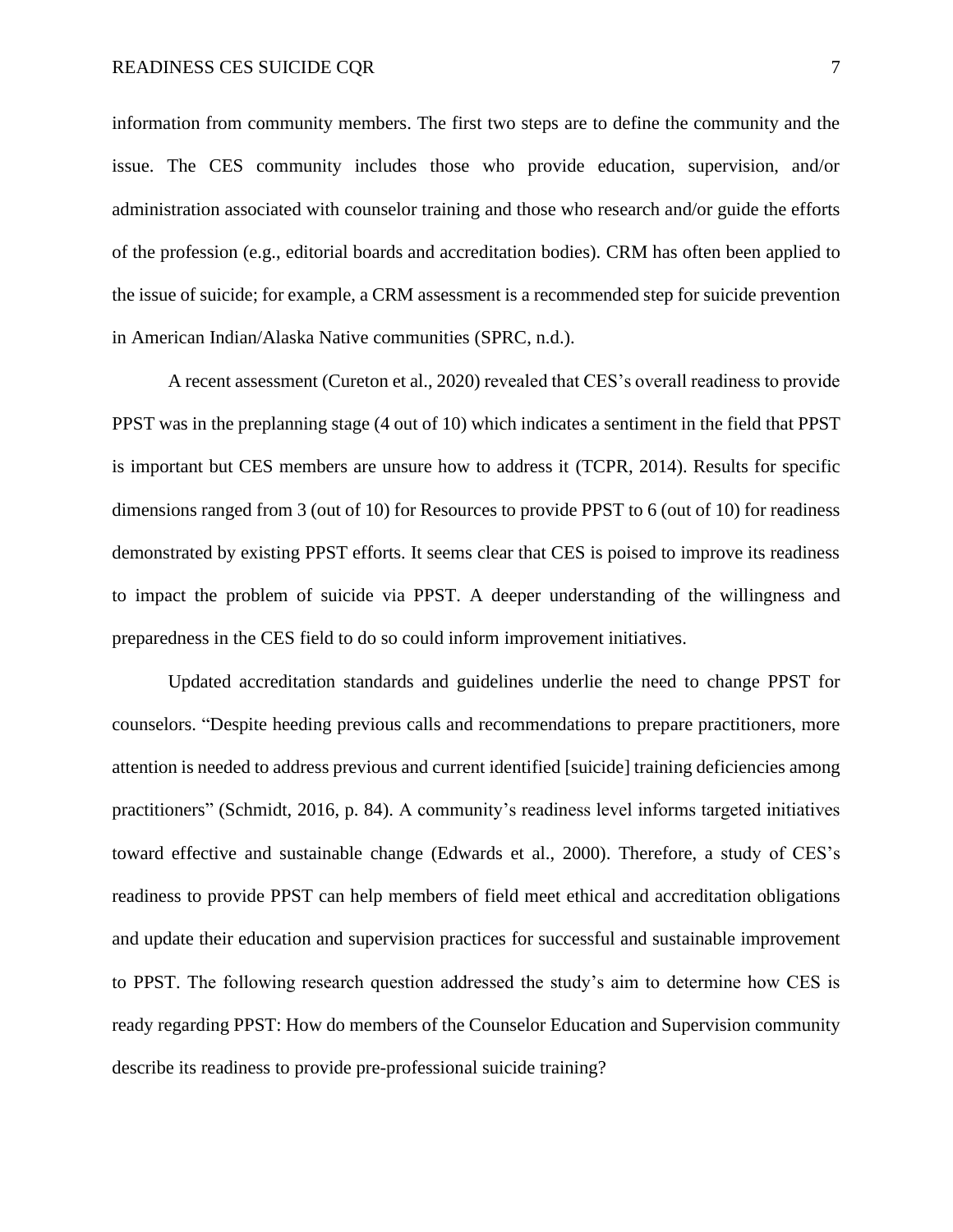#### **Method**

Consensual Qualitative Research (CQR) is a structured methodology for researching unexplored phenomena (Hill et al., 2005) and complex issues (Hill et al., 1997). CQR provides "a systematic way of examining the representativeness of results across cases through the process of reaching consensus among multiple researchers" (Wang, 2008, p. 275). The methodology supported trustworthiness and informed methods.

## **Trustworthiness**

The research team used seven strategies which Merriam (2009) identified to maximize trustworthiness in a qualitative study. *Member checking* the researchers' understanding of the interview transcriptions allowed participants to clarify their intended meaning. The use of a research team supported *peer examination* of each other's work and the CQR steps for considering and discussing our biases initially and throughout (Williams & Hill, 2012) enhanced reflexivity. *Adequate engagement* occurred as all members of the research team participated in each step of the study, including reading and re-reading interview transcriptions, coding them in multiple ways, and referring to them during team discussions. Part of the analysis process involved identifying and discussing discrepant cases. An external auditor reviewed the *audit trail* and emerging findings multiple times and provided feedback. The following sections serve to demonstrate *reflexivity* and discuss *maximum variation* in the sample, and the manuscript represents an attempt to offer a *rich, thick description* of the context and findings.

#### *Role of the Researchers*

A team of three researchers and one auditor followed CQR methodology on team membership, development, and responsibilities (Vivino et al., 2012) and ways to address biases and expectations (Sim et al., 2012). Researcher notes during and after interviews (Burkard et al.,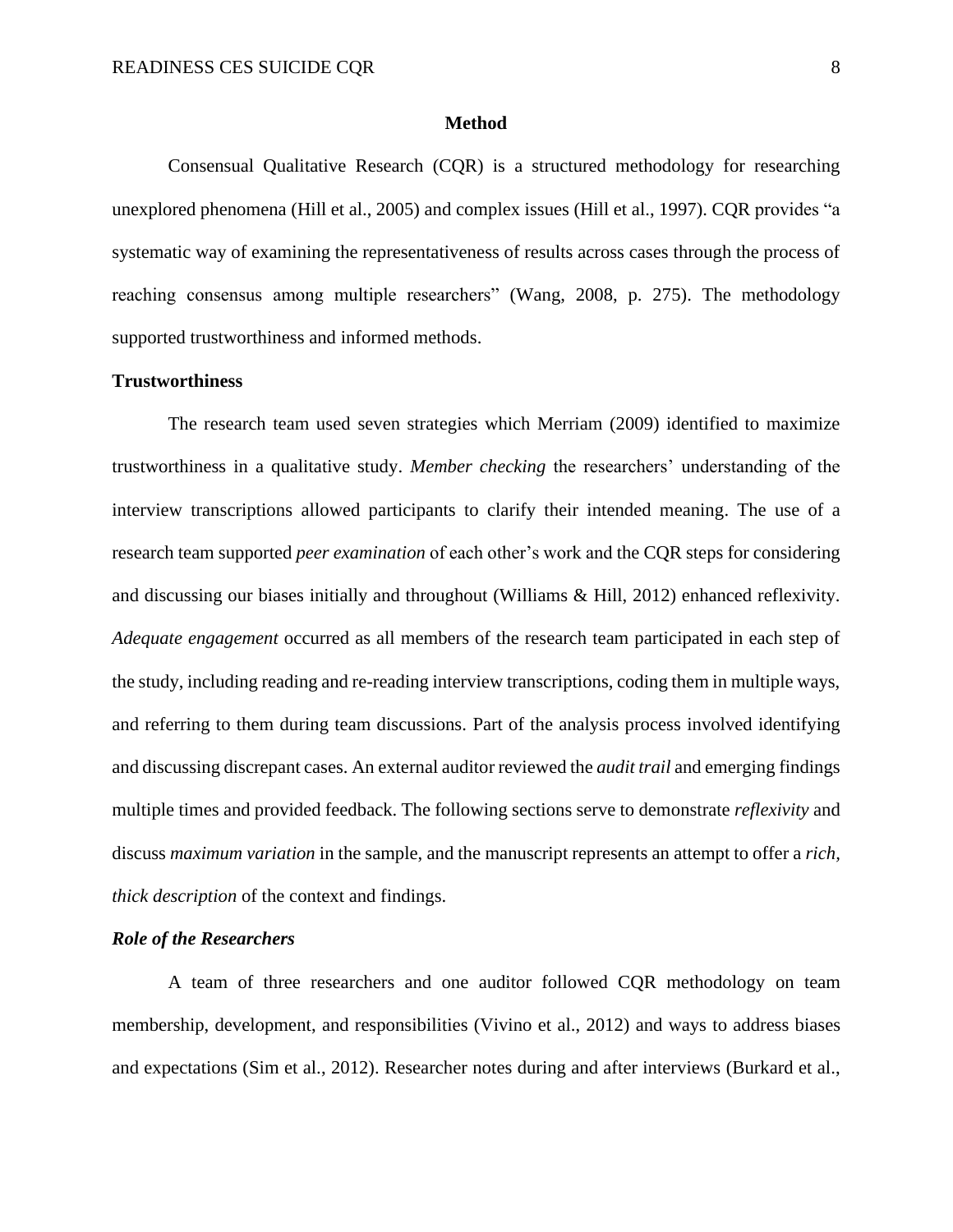2012) addressed such reflections. Discussion of our assumptions about suicide and PPST occurred at the onset and throughout data collection and analysis. Team members challenged each other's assumptions during consensus conversations as a process of collective bracketing.

#### **Participant Recruitment**

CQR developers (Hill et al., 2005, 1997) recommended the sample have some homogeneity, recent experience with the phenomenon, and result from some criterion-based sampling and randomization. The study's sample derived from the CACREP directory, program websites, and a random number generator to identify programs and individuals. Solicitation occurred through phone and email with a recruitment letter, demographic questionnaire, and informed consent document. Recruitment for site supervisors and adjunct instructors occurred thusly and via referrals. The sampling strategy also served to achieve maximum variation, which "allows for the possibility of a greater range of application by readers" (Merriam, 2009, p. 227).

Hill et al. (1997) established the ideal CQR sample size of 8 to 15. Table 1 displays information about the sample, which numbered 15 participants and was homogeneous: all were 1) professionals in the CES field, 2) affiliated with CACREP-accredited programs, and 3) had recent experience with the phenomenon, having provided PPST within the last year. The sample derived from distinct programs and represented: (a) all five regions of the Association for Counselor Education and Supervision; (b) all four CACREP program characteristics – public, private, multiple locations, and online; and (c) three types of participants –educators, administrators, and supervisors. Educators were full-time faculty members. Supervisors had primary roles as university or site supervisors. Program coordinators, practical training directors, and a department chair served as administrators in the sample.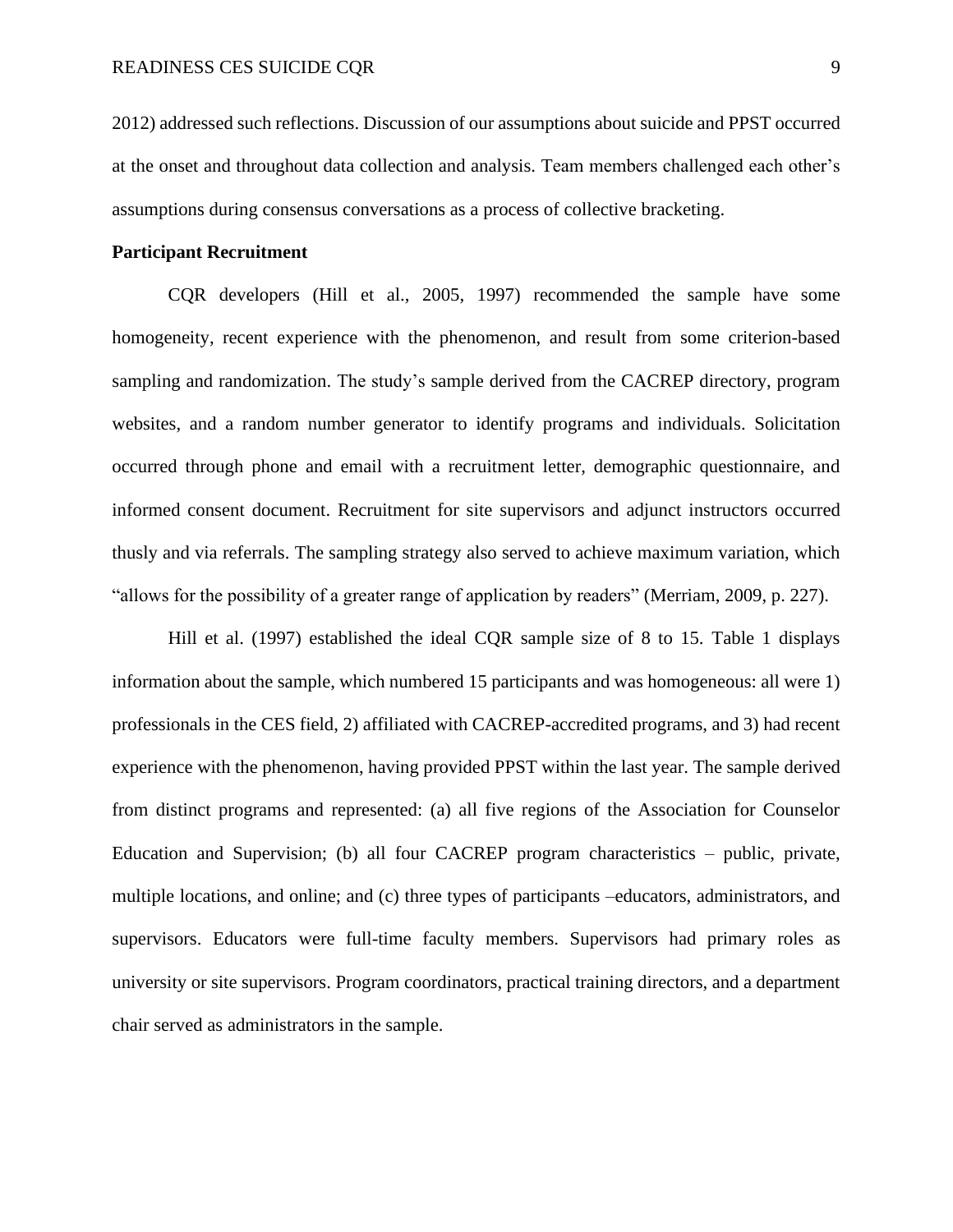# **Table 1**

| <b>Type</b> | Case           | Race/<br>Ethnicity | Gender      | Setting    | Respons.     | <b>Primary Role</b>      | Expert         |
|-------------|----------------|--------------------|-------------|------------|--------------|--------------------------|----------------|
| Ed          | $\mathbf{1}$   | Caucasian          | M           | University | T, S         | FT faculty               | No             |
| Ed          | $\overline{4}$ | N/A                | ${\bf F}$   | University | T, S         | FT faculty               | N <sub>o</sub> |
| Ed          | 6              | Caucasian          | ${\bf F}$   | University | T, S         | FT faculty               | No             |
| Ed          | 9              | Caucasian          | ${\bf F}$   | University | T, S         | FT faculty               | No             |
| Ed          | 10             | Caucasian          | $\mathbf F$ | University | T, S, A      | FT faculty               | No             |
| Admin       | $\mathfrak{2}$ | White              | ${\bf F}$   | University | T, S, A      | FT faculty               | N <sub>o</sub> |
| Admin       | 3              | White              | M           | University | T, S, A      | FT faculty               | N <sub>o</sub> |
| Admin       | 5              | Caucasian          | ${\bf F}$   | University | T, S, A      | Administrator            | Yes            |
| Admin       | $\overline{7}$ | N/A                | ${\bf F}$   | University | T, S, A      | FT faculty               | No             |
| Admin       | 8              | Caucasian          | ${\bf F}$   | University | $\mathbf{A}$ | Administrator            | Yes            |
| Sup         | 11             | Caucasian          | ${\bf F}$   | Nonprofit  | S, A         | Site sup.                | N <sub>o</sub> |
| Sup         | 12             | White              | ${\bf F}$   | School     | ${\bf S}$    | Site sup.                | No             |
| Sup         | 13             | Caucasian          | ${\bf F}$   | Nonprofit  | ${\bf S}$    | Site sup.                | N <sub>o</sub> |
| Sup         | 14             | Caucasian          | $\mathbf F$ | Nonprofit  | S            | Site sup.                | N <sub>o</sub> |
| Sup         | 15             | White              | ${\bf F}$   | Private    | T, S         | Adjunct and<br>site sup. | No             |

*Participant Demographics by Type (N = 15)*

*Note.* N/A indicates a blank or irrelevant response; Respons. = Responsibilities; Admin = Administrator; Ed = Educator; Sup = Supervisor; T = Teach; S = Supervise;  $A =$  Administrate; Private = Private Practice

Variation also appeared in participants' practice, population, and research specialties. The demographic questionnaire did not address the specializations of the CACREP programs that participants were affiliated with, as most if not all were teaching, supervising, and/or administrating in multiple programs. However, participants identified their counseling and related professional specialties during the interviews: clinical mental health counseling; school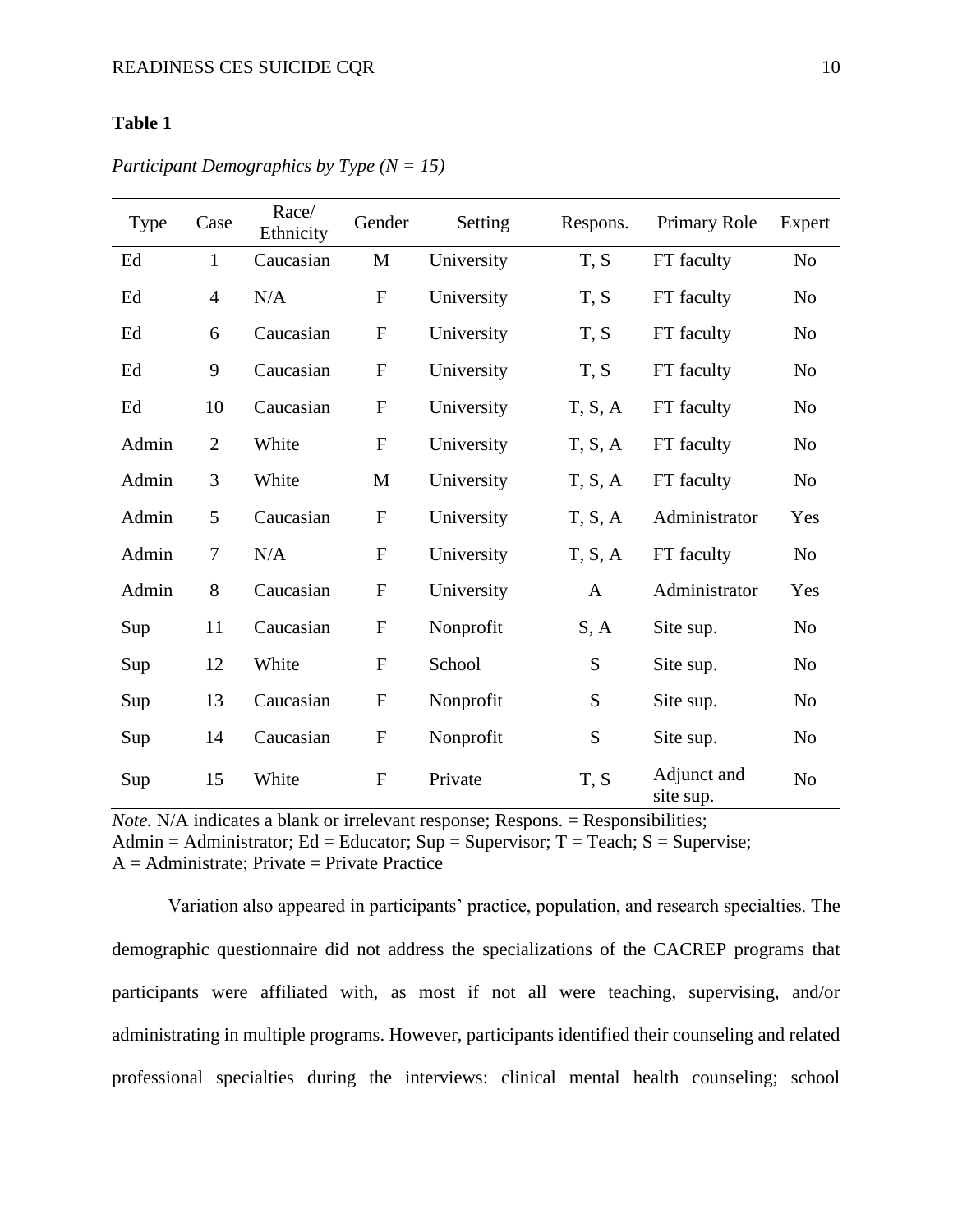counseling; marriage, couples, and family counseling; addictions counseling; psychology; marriage and family therapy; and social work. They also mentioned having other research and practice specialties including: bullying; ethics; grief/loss; lesbian, gay, bisexual, and transgender clients; offenders and criminal justice; and spirituality. Two participants self-identified as experts by answering in the affirmative to a demographic survey question: "Do you have specialization or expertise in suicide and/or related education in counselor training? Such expertise may include delivering publications or presentations on counselor preparation related to suicide or crisis or receiving training to become a trainer for suicide education of counseling/clinical professionals."

#### **Data Collection**

Data collection began following approval from the university Institutional Review Board and research aligned with the ACA Code of Ethics (2014). Data collection consisted of a demographics survey, interviews, and member checks. The survey contained 11 questions: seven concerned basic contact and identity information and the remaining focused on professional roles and responsibilities and experience providing PPST. Interviews are the primary data source in CQR studies (Hill et al., 1997). The interview protocol was informed by recommendations for CQR (Burkard et al., 2012), the CRM framework (Plested et al., 2009; TCPR, 2014) and an evaluative pilot study (Cureton, n.d.). Semi-structured phone interviews contained 10 to 15 questions, each targeted to CRM readiness dimensions such as: "What is the attitude in CES about pre-professional suicide training?" and "How do CES members know or learn about suicide?" Interviews ranged from 45 minutes to 1.5 hours. Member checking occurred via email following preliminary analysis to address advice on CQR methods (Burkard et al., 2012; Hill et al., 2005). The email included (a) initial domains, (b) up to three clarification questions, and (c) an invitation for feedback and additional reflections.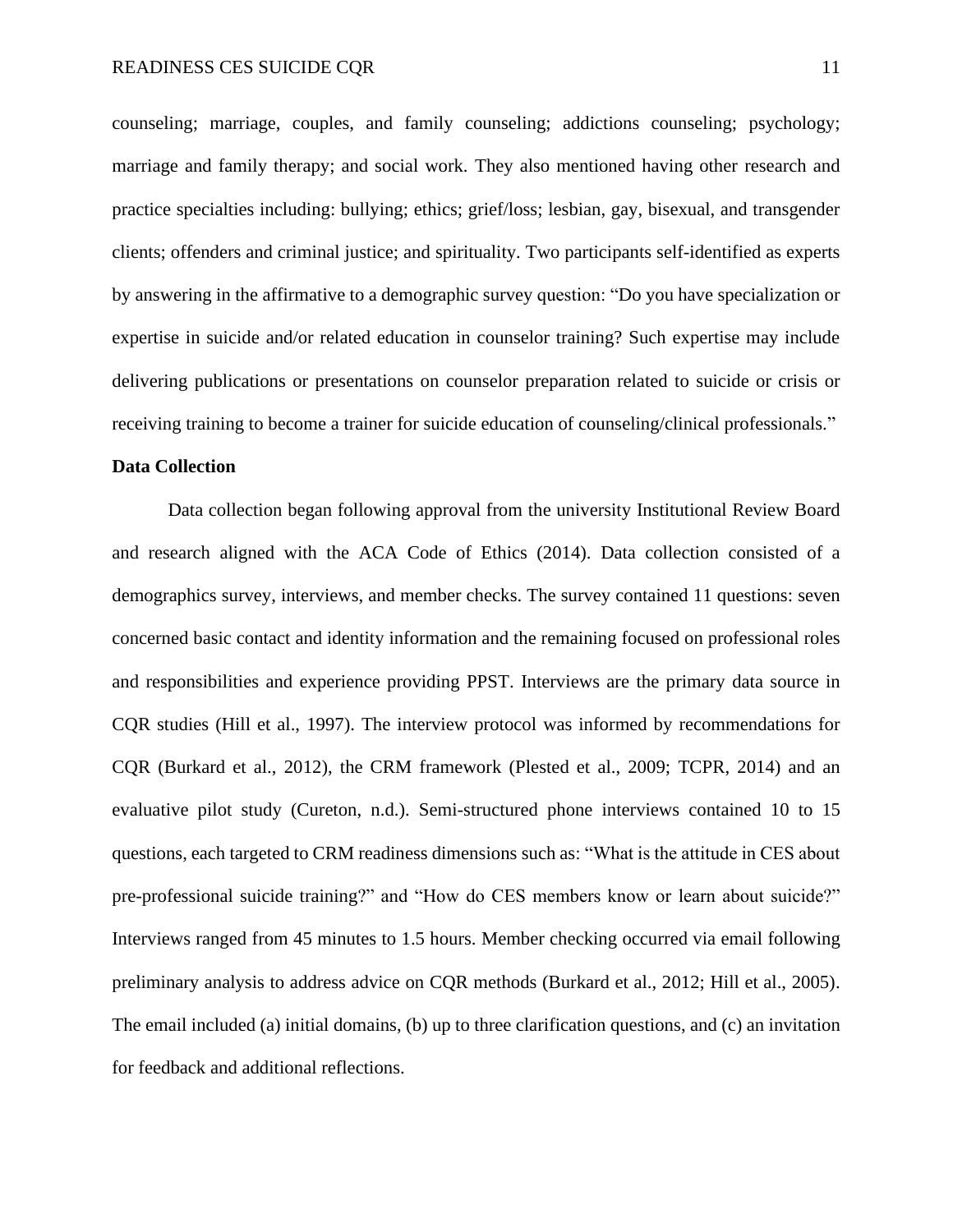#### **Data Analysis**

The analysis process involved three phases. Domains in CQR are groups of themes and core ideas are "summaries of the data that capture the essence of the participant's statement in fewer words" (Thompson et al., 2012, p. 111). Core ideas allow researchers to use consistent language and compare across cases, which included discrepant case analysis in this study. NVIVO version 11 was the software used to code the data.

Phase 1 – cases 1 through 3 – served to "further coalesce the team and to ensure that everyone is 'on the same page'" (Thompson et al., 2012, p. 112). All team members coded data into domains and identified core ideas. CQR methodology provides researchers the option to use a "start list" (Miles & Huberman, 1994 as cited in Hill et al. 2005) of domains, in this case the six readiness dimensions. Any additional domains were considered in consensus meetings. Phase 2 – cases 4 through 15 – used simplified analysis (Hill et al., 2005) to alleviate responsibilities while honoring the shared process of CQR. The first author developed core ideas, and all researchers independently coded and continued "to immerse themselves deeply in each case and helped edit the core ideas to make them as clear, accurate, and contextually based as possible" (Hill et al., 2005, p. 200). Consensus meetings spanned three cases at a time. Phase 3 involved cross-analysis or analyzing data at a "higher level of abstraction" (Hill et al., 2005, p. 200). These meetings focused on consensus regarding the category and subcategory structure for each domain and the placement of core ideas into the structure. This phase involved frequencies, or representative counts for categories across cases.

#### **Results**

The six domains represent CES's readiness to provide PPST: Efforts, Knowledge of Efforts, Leadership, Climate, Knowledge about Suicide, and Resources. No domains beyond these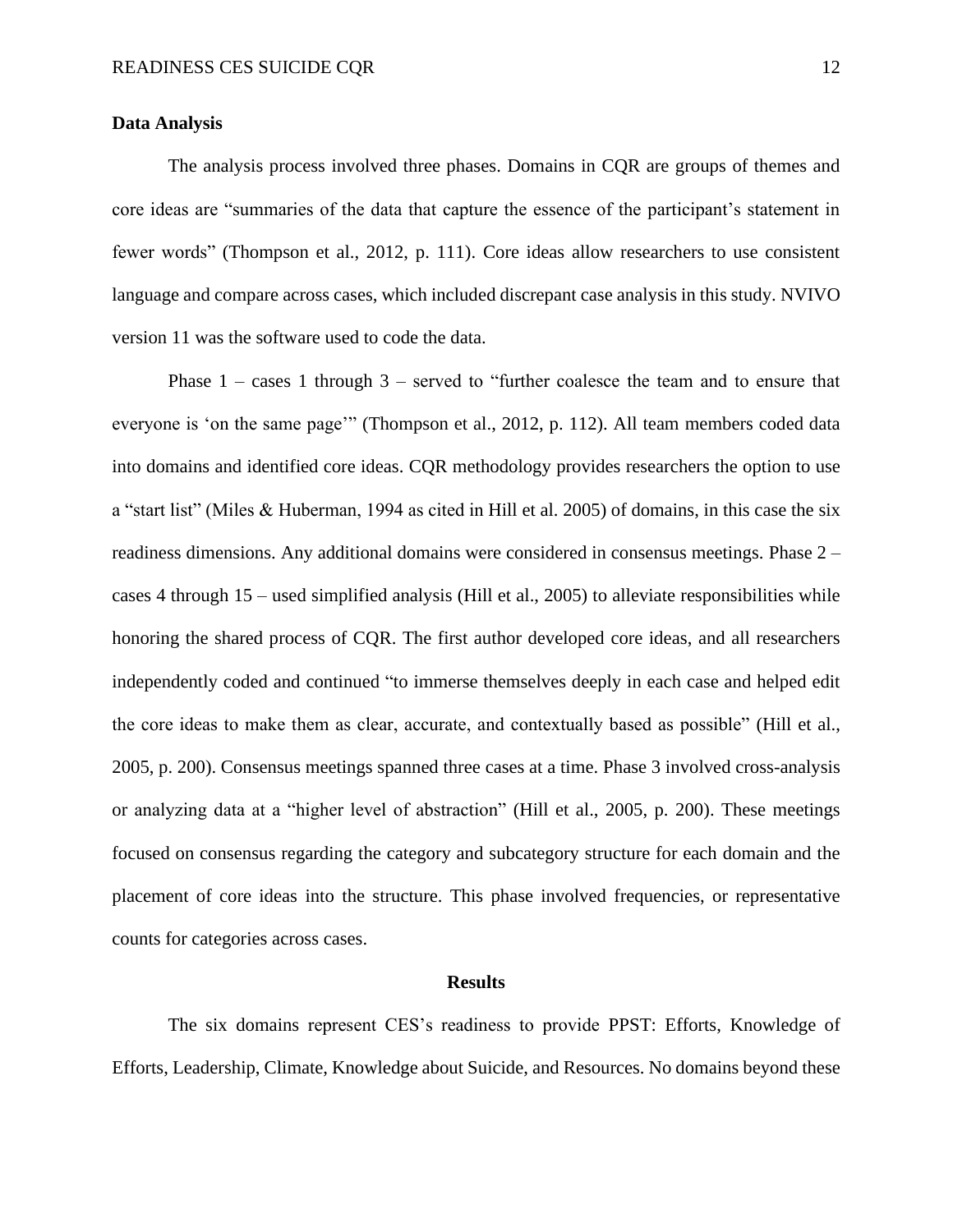# READINESS CES SUICIDE CQR 13

six CRM readiness dimensions remained after team analysis. The current study was part of a larger study involving CRM scoring, which is reported elsewhere (Cureton et al., 2020).

# **Table 2**

| Domain               | Category                      | Frequency |
|----------------------|-------------------------------|-----------|
| <b>Efforts</b>       |                               |           |
|                      | Content                       | 15        |
|                      | Methods                       | 15        |
|                      | Format and schedule           | 15        |
|                      | Target audience               | 15        |
|                      | Responsible parties           | 12        |
|                      | Longevity and existence       | 12        |
|                      | <b>Intentions</b>             | 12        |
| Knowledge of Efforts |                               |           |
|                      | Sources of information        | 15        |
|                      | Knowledge of efforts varies   | 15        |
|                      | Evaluation                    | 15        |
|                      | Positive appraisal            | 15        |
|                      | Negative appraisal            | 12        |
| Leadership           |                               |           |
|                      | Active support                | 15        |
|                      | Types of leaders              | 13        |
|                      | Concern or priority           | 12        |
|                      | Lacking support               | 9         |
|                      | Awareness of leadership       | 9         |
| Climate              |                               |           |
|                      | <b>Attitudinal climate</b>    | 15        |
|                      | Political climate             | 14        |
|                      | Logistical climate            | 12        |
| Knowledge of Suicide |                               |           |
|                      | Sources of knowledge          | 15        |
|                      | Comprehensiveness and Content | 15        |
| Resources            |                               |           |
|                      | Unavailable                   | 14        |
|                      | Available                     | 13        |
|                      | Conditional                   | 12        |

*Domains, Categories, and Frequency Results by Domain*

*Note*. Categories appear in order of frequency.

Table 2 displays domains, categories, frequencies, and frequency labels as recommended by CQR methodologists (Ladany et al., 2012). Findings follow for categories that emerged at a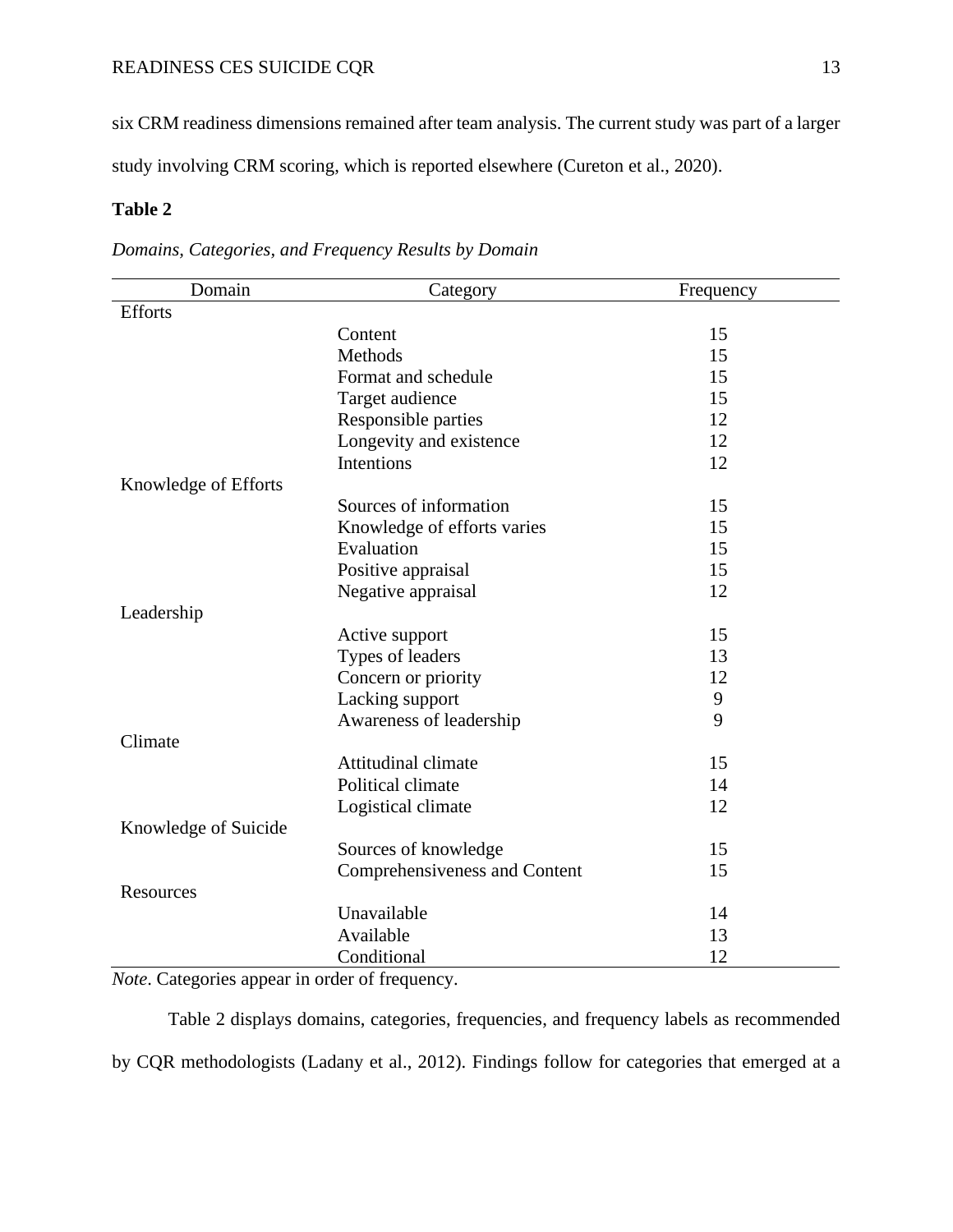general frequency of 14 or 15 cases or typical frequency of 8 to 13 cases. We use pseudonyms throughout to provide representative quotes from our 15 CES members.

#### **Efforts**

The first domain is Efforts, or current programs or activities that address the issue (TCPR, 2014). These consisted of PPST provided by CES community members to CITs at any point in the Master's program (e.g., coursework, supervision, and extracurricular learning opportunities). Nearly all CES members cited risk assessment content  $(n = 14)$ . The most cited method  $(n = 13)$ was professional practice in practicum and internship, and didactic suicide lectures arose in 12 of the interviews. Some participants described role-play methods situated in professional practice courses and in applied courses concerning counseling skills. Uniquely, Christine gives students a written assignment in which they provide a personal reaction to a case study and develop a script between counselor and client:

I have them voice exactly in their own words what they would say. My hope is when that time comes that they will at least have a couple of words in their head so they can default into it, "Okay, this is what I need to do" kind of mode.

PPST efforts appear in a variety of formats and schedules. All participants mentioned PPST in Practica and/or Internship. Susan stated, "I always revisit it in Mental Health Prac because those students might not have seen it and/or heard it for three semesters. I want them before they go into the field to have it relatively fresh in their mind." Other typical formats include core courses on assessment, ethics, diagnosis, and crisis or trauma. Nine participants described in-person and online workshops. Three participants stated that PPST occurs via infusion, or integration throughout a student's training program. But four participants said PPST efforts last only one class session or lesson, and depicted them as detached from other training, calling them "segmented,"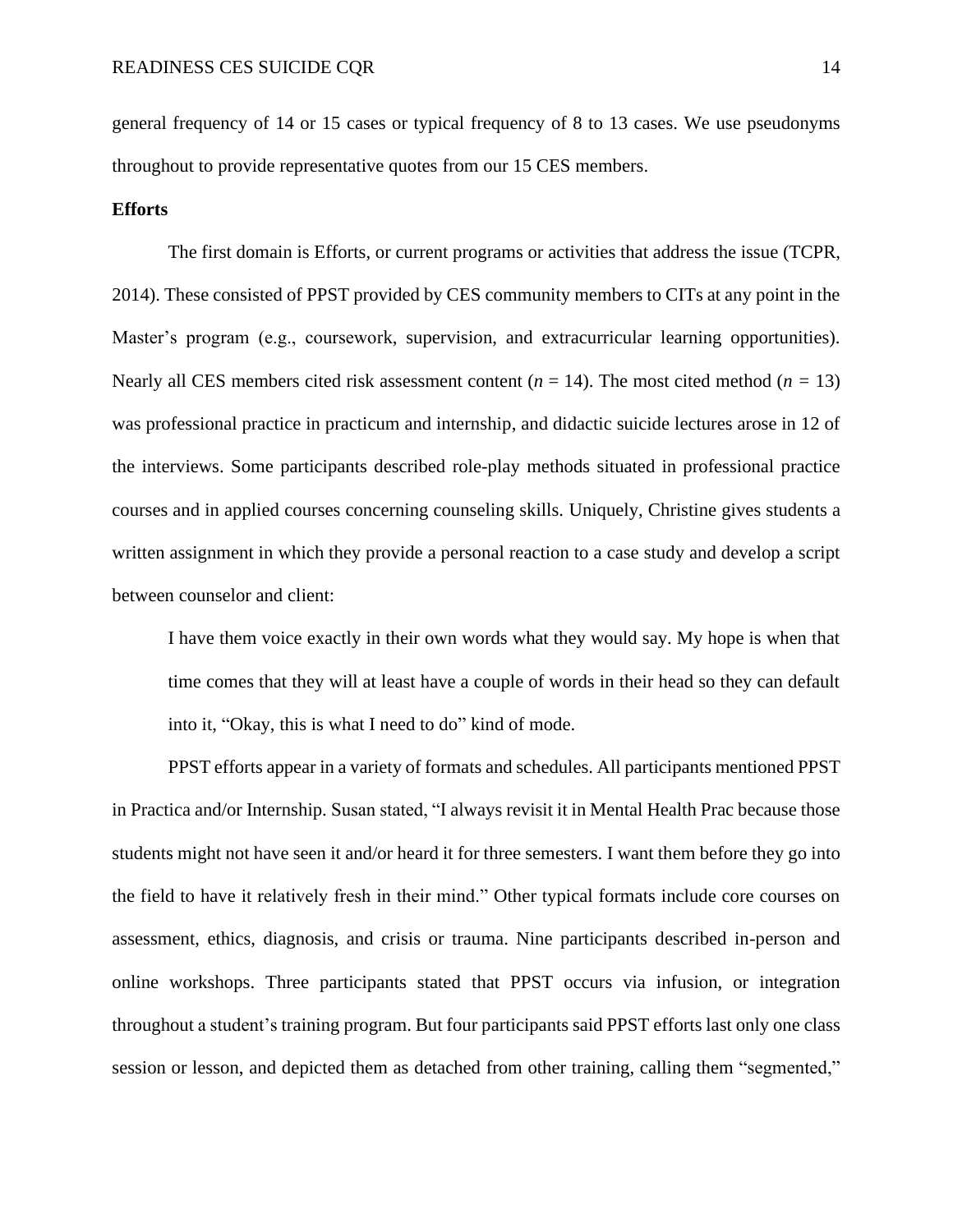"a one-time effort," "one and done," and "stand-alone." The most cited placement  $(n = 12)$  was what the research team termed "reactive supervision" in which PPST occurs after a supervisee alerts a supervisor about suicide issues that arose with a client.

The entire sample  $(n = 15)$  cited supervisees as a target audience for PPST and supervisors and educators as responsible parties. Students emerged as a party responsible for PPST when 10 participants described CITs' role to prompt PPST to occur. Sarah explained:

It is a matter of teaching them to take accountability for their clients and make sure they are following the right order of things so they don't get themselves in trouble and lose their license before they even get a chance to practice much.

Some PPST efforts had only been in place for a year or less. However, others had existed for 10 years or longer. The primary intentions of efforts are to ensure that (a) CITs can smoothly and calmly recall information with clients and (b) programs are addressing counselors' legal and ethical issues concerning suicide. CES members who mentioned role plays explicitly described the intention as using practice to lessen CITs suicide assessment anxiety over time.

#### **Knowledge of Efforts**

Knowledge of efforts focuses on the awareness among CES community members about any efforts that already exist to address an issue (TCPR, 2014). CES members particularly described their own PPST. Some knew what other educators, supervisors, or programs were providing; however, all participants indicated that this knowledge varies by individual, often because CES members lack knowledge beyond their role or area of expertise. Dillon explained, "It is very easy to get stuck in your own little slice of life," so CES members use professional conferences to overcome this. Nearly all of the sample (*n =* 13) named professional development (PD) as a source of information on others' PPST, such as conferences or trainings, and nine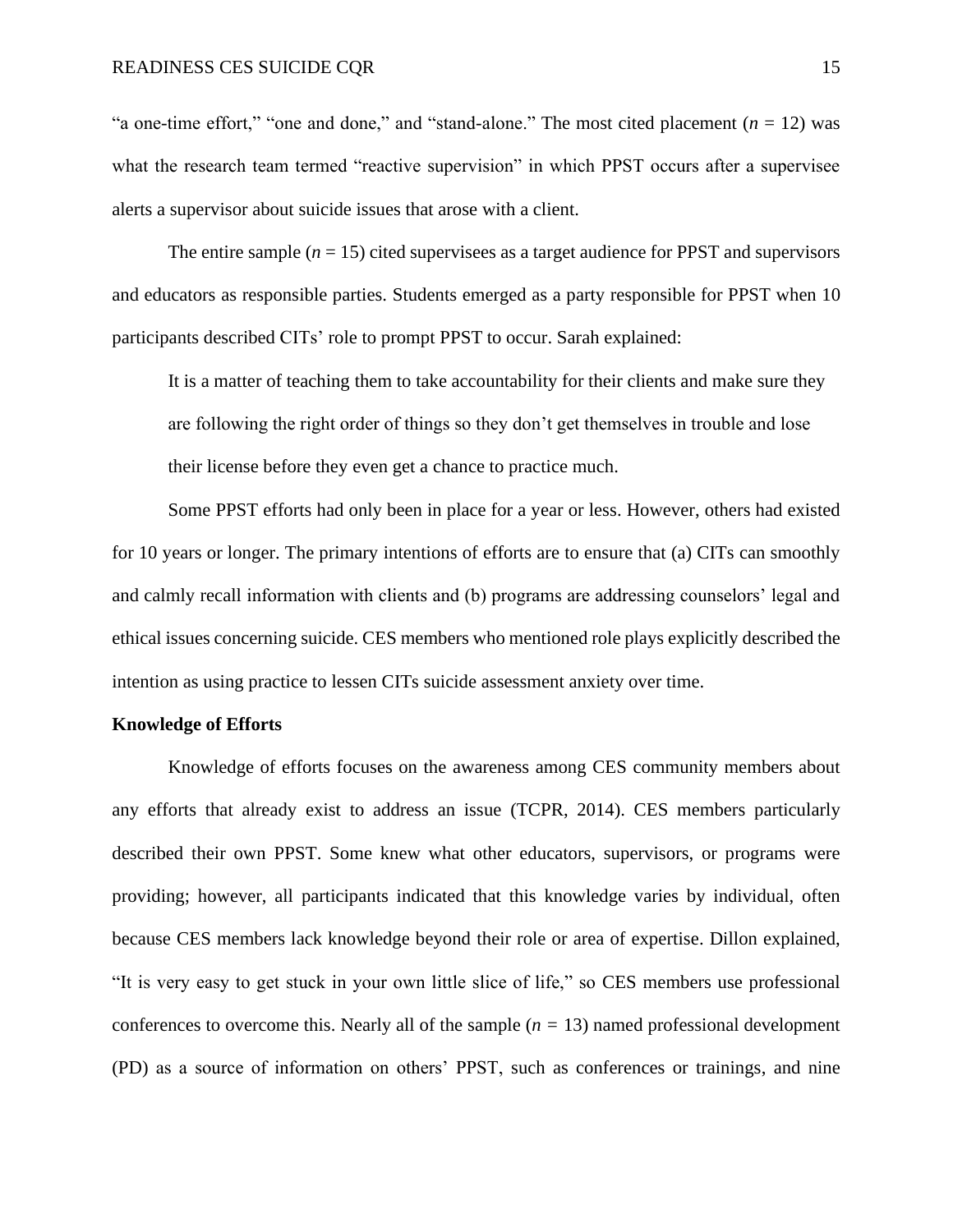#### READINESS CES SUICIDE CQR 16

participants also mentioned professional networking at events or "word of mouth" conversations with program/site or outside colleagues. Susan stated she attends suicide-related conference sessions to learn about suicide, but lamented:

At every conference really it is a like-minded audience: people in the same room that have the same interests and passions. So obviously those of us in those sessions are very eager to train more, to teach our students more about assessing, but I don't know about the others who are not in that room with us.

One administrator noted that informal conversations around PPST occur more during program reaccreditation.

Nearly half of the CES members noted a lack of communication between university programs and practica/internship sites about PPST. Three educators said they did not know about site PPST and four site supervisors said the same about university PPST. Priscilla, a site supervisor, said "In all the conversations about suicide, no one [among interns] has ever said, 'Oh they've taught me about this already.' Or 'I took training on it.'" Site supervisor Dr. Smith expressed: "They've [university educators/administrators] never asked. I would say they have no idea at all of the actual level of training quality that their students are receiving in general, not just about suicide." Sarah summarized:

It's like all of us assume that somebody else is doing that. They [program leaders] assume that the site supervisor is taking care of that. The site supervisor is assuming we are taking care of that. This professor is thinking, "Oh they are handling that in *Crisis and Trauma*." Yeah we are, but what about all the other courses?

Almost all participants (*n =* 13) were unaware of any evaluations of PPST. They offered numerous positive and negative appraisals by informally assessing the efforts during the research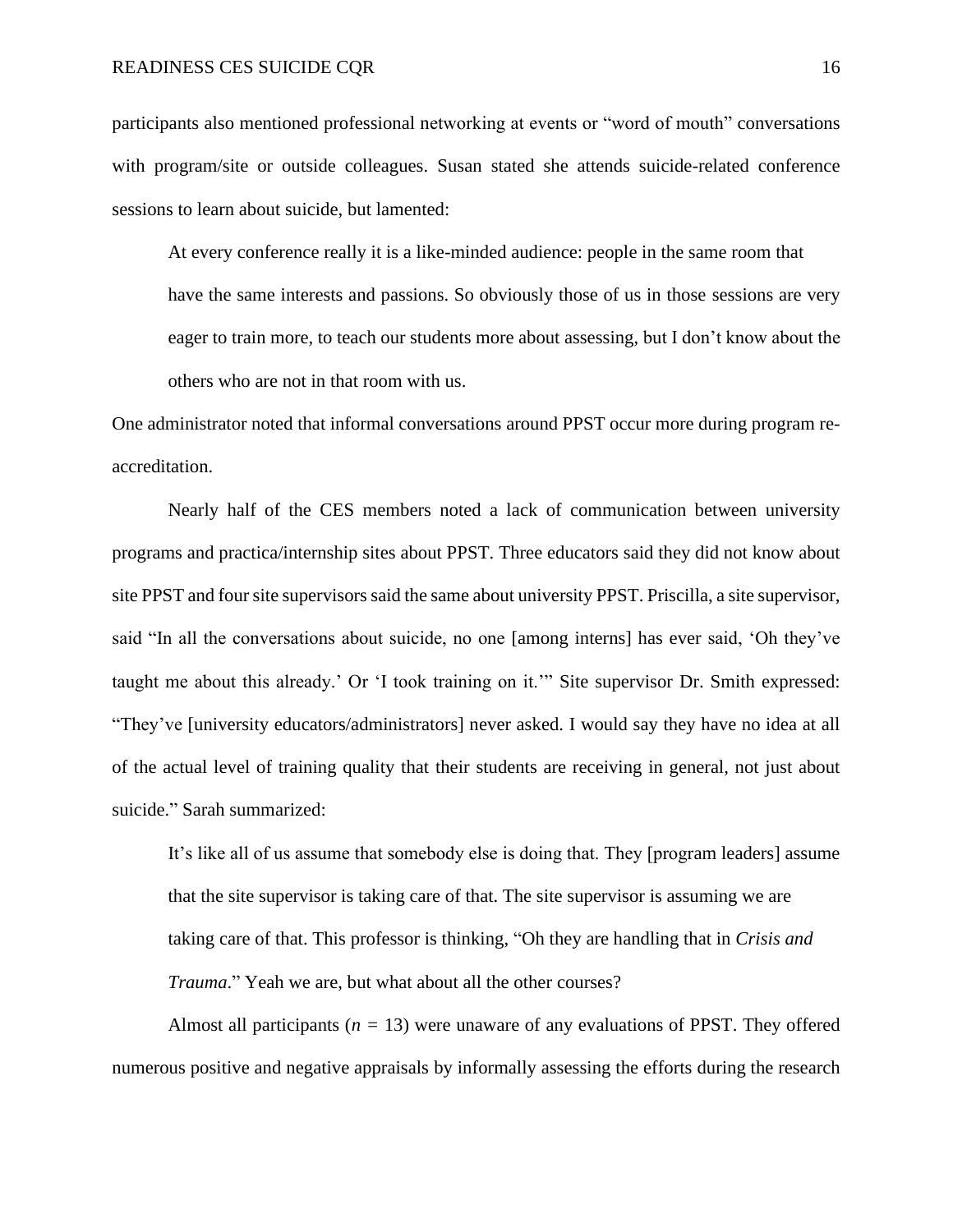interviews. Common positive comments were that PPST "raises students' awareness about suicide" and helps decrease discomfort (e.g., "practice saying the word"). They also praised the slow, thorough, and supportive nature of active and practical learning (i.e., role-plays and supervised practice). Negative appraisal concerned inadequacy of counselor preparation in general and lack of deliberate planning for PPST. The most cited weaknesses of PPST were (a) inconsistency, (b) poor timing and placement, (c) inapplicability, and (d) lack of breadth and depth. Carolyn said, "I too frequently hear students say, 'Gee that was never addressed until you talked to us about it.'" CES members attributed poor timing and placement of PPST to (a) too little time spent covering suicide in coursework, (b) not addressing suicide early enough in a course, and (c) lack of infusion throughout the counseling curriculum.

#### **Leadership**

The leadership domain in CRM represents concern about the issue and support from influential community members for efforts (TCPR, 2014), in this case leaders in CES for PPST. CES members most often identified leaders as program coordinators and other university/site administrators as well as leaders of counseling and suicide organizations, such as ACA and AAS. Participants also identified CACREP and published authors and presenters on suicide.

All of the CES members we interviewed were able to identify some type of active support for PPST from one or more of these types of leaders. Most mentioned support for suicide-related PD, although a few bemoaned the dwindling support for conference travel. Christine described the intentionality of regional conference leaders:

I helped coordinate the [regional organization] conference and there was a conversation among conference coordinators and the organization's board that presentations that involve suicide or suicide training should be included. I saw a great representation of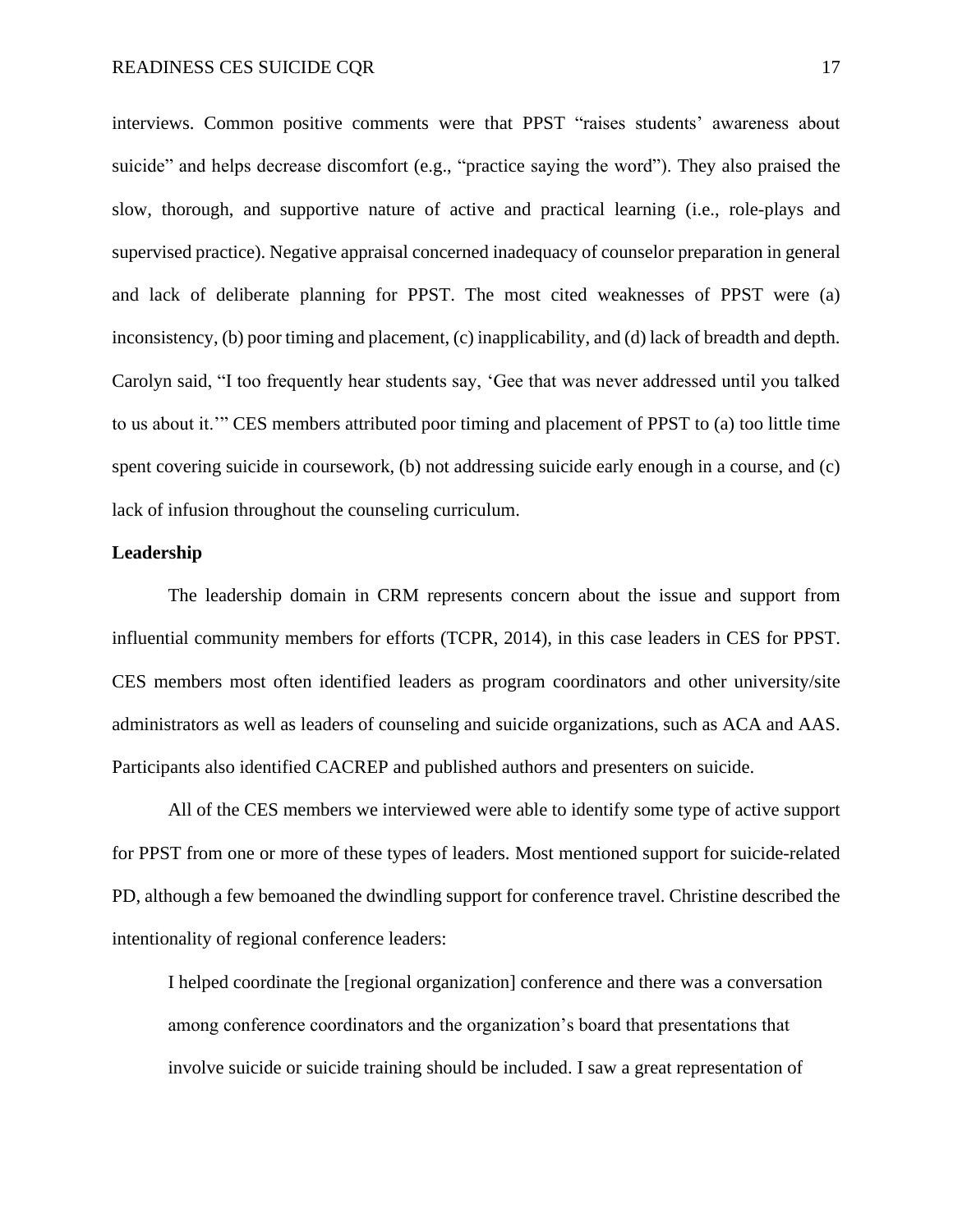accepted conference presentations related to suicide. So it is supported in that way.

Another element of active support for PPST from leaders was accreditation and ethical standards and site policies regarding suicide. Dillon asserted that these and policies from the ACA Ethics Board "communicate that it [suicide] is still a living issue in terms of what we talk about and that there needs to be active discussion about how to promote education best practices." Participants who are site supervisors cited their management's policies regarding client suicide screening and supervisee and client assignments as a source of active support for PPST at practicum and internship sites. The CES members indicated that though some leaders place a priority on PPST, support often seems attitudinal and intermittent as opposed to active and consistent. Henry explained of the CES field's leadership:

We are getting the screen time that "This is an important issue! This is an important issue!" But then to actually dig in and say "What does that mean for us? How do we put feet on this for us and for our concentration?" that is when I give us a five [out of 10]. Susan described her department chair's reaction to PPST she provided:

His mind is a constant spinning CACREP manual: "Where are we doing this and where are we doing that?" I feel like he's happy sometimes to check the box. Not that he just wants to get it done. He wants to know it is being done and I guess he was glad to see it was being done well.

Nine participants specified support they need and appealed to particular leaders to better prioritize PPST: mandates from training program administrators, state policymakers, and CACREP about suicide training for educators and supervisors. Dr. Smith asserted,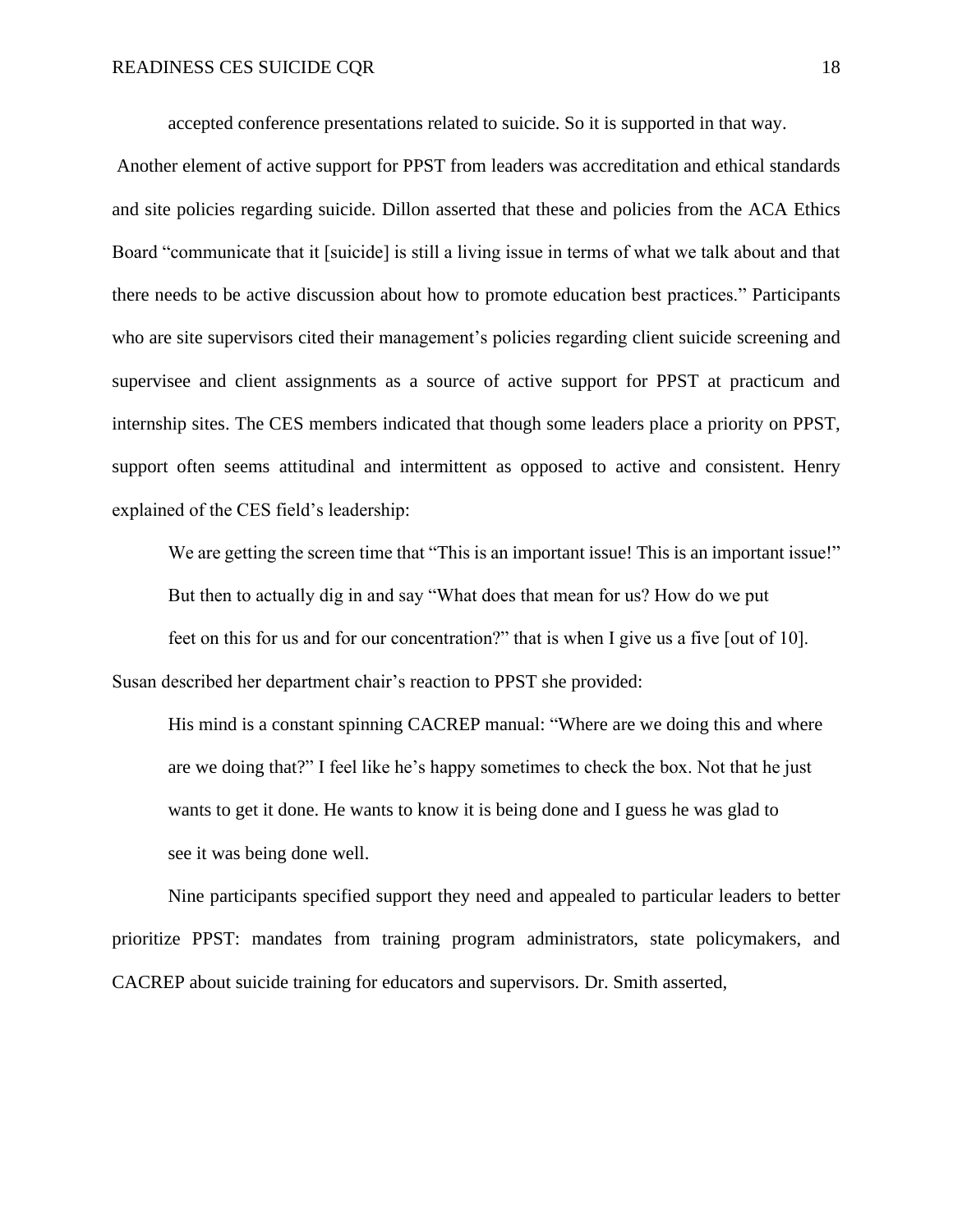There are no requirements. So are most people going to take that extra step when they're not required to? Probably not. And the poor students! Should they be left to the mercy of whatever supervisor feels like doing suicide training or not? That's not right.

Other requests were for program leaders to designate curricular placement of suicide content and work more on enhancing communication between instructors and site supervisors. Sarah explained, "There is a lack of investment in making sure that everybody is getting good and substantial training in it [suicide] rather than hit and miss sporadic. I think it's just kind of off their [program coordinators'] radar."

#### **Climate**

Climate is the context that sets the tone concerning the issue of focus and any efforts to address it (TPRC, 2014), i.e., CES's attitude toward suicide and support for PPST. Participants depicted a complex climate concerning attitudes, policies, and logistics. One attitude is that primary responsibility for PPST resides with supervisors and instructors of applied courses such as Practica and Internship. Another is that CES members who provide PPST must have expertise from practical experience with suicidal clients or research. Irving said, "People get their niches and I think they place suicide into more of the trauma response end of specializations. Then they say, 'Oh that's not my thing. I work over here.'" Participants explained the mindset among community members that CITs learn about suicide best via supervised practice. Lynn explained:

I really do believe the application piece has to be done with clients. You just can't do it any other way. That's my responsibility. And it is a necessary part of the training. The schools can't do it and it is not their fault, so I don't criticize them for not doing it. It's just not their role. I don't do the initial education, which I am very grateful for actually. I think we [site supervisors] accept it as the cost of doing business: just part of my job.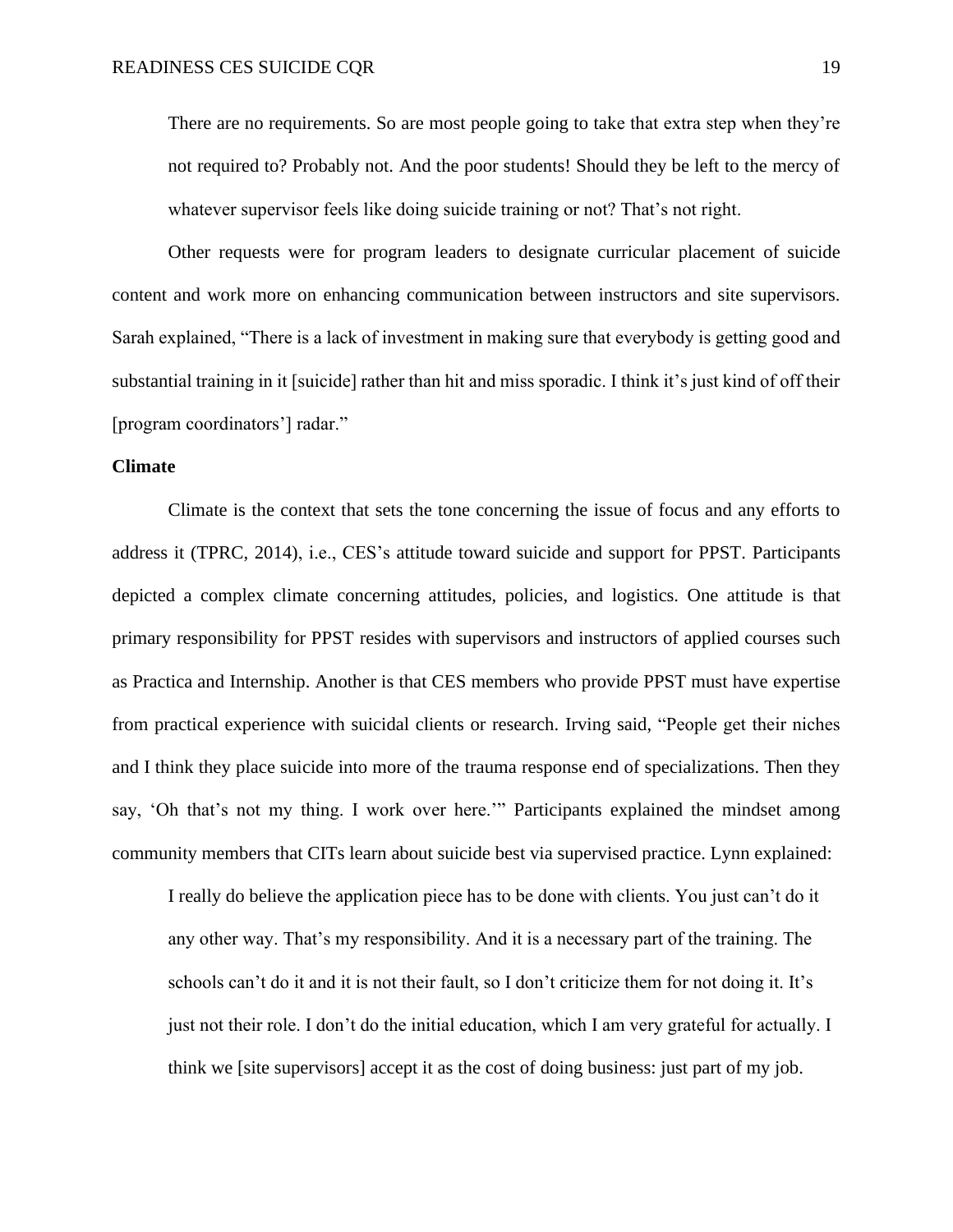Another mindset within the CES community is that PPST should differ between CITs' concentrations, though several participants argued against the stance, as Henry did:

If I'm doing my job right, we're all counselors. What better example to point to, sadly, than suicide? With suicide, I don't care where you are – addictions, career, school, clinical, whatever, it is something that transcends all. And for me, that is exciting. It sounds crazy to say that about suicide. But it is exciting because it points back to that vision of "Hey we're all counselors, let's lock this down. There is not room for excuses. Not room for not knowing."

The CES members we interviewed shared several positive attitudes in the field about the value and importance of PPST. They also vividly described negative views of PPST as "a necessary evil" that is "emotionally draining," and "takes up a lot of time and energy." They explained that some educators or supervisors dread or limit PPST because they see suicide as too advanced of a topic or too serious of a client issue, and they prefer to avoid student discomfort and negative course evaluations. Eleven participants attributed fearful attitudes to CITs that result in avoidance or overreaction by CITs which subsequently prompts the same response in many educators and supervisors. Participants identified compounding CIT factors: ignorance and misinformation about suicide and suicide issues in counseling, previous experience CITs may have with suicide, and their religious views on suicide. An educator from a counseling program at a faith-based institution explained that students who are more zealous in their faith prefer to pray the client through the suicidal ideation instead of engaging crisis response protocols.

Politics and logistics also set the tone for PPST in the CES community. Participants explained that suicide prevalence creates a perceived need for PPST. However, they named political obstacles such as disagreement about efforts and competing priorities for CES members,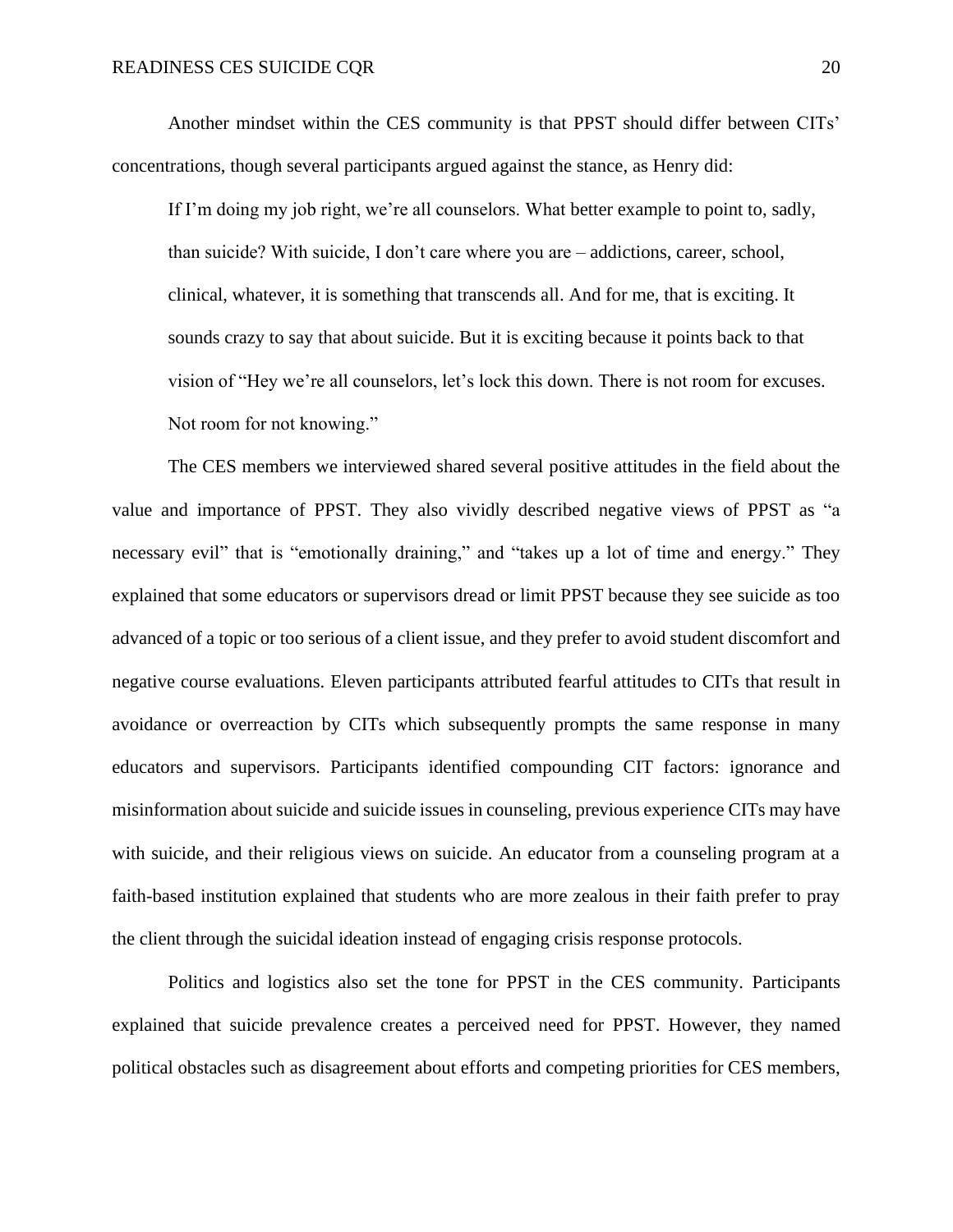CITs, and the broader community. Dillon stated, "I think one obstacle is the litigious nature of academia and the world in general. Our non-clinical non-counseling administrators have this more liability perspective as opposed to say an educational perspective if that makes sense." Similarly, Irving attributed a liability "and emergency perspective" to "the agencies" where her students intern. CES members and other influences prioritize other issues over suicide. For example, a site supervisor shared that local counselors prioritize trauma and teen topics over suicide. Logistics involves practical obstacles that impact climate such as arranging PPST among busy CIT schedules, particularly when it impacts Practicum and Internship client schedules.

#### **Knowledge about Suicide**

Knowledge about Suicide concerns how much CES members know about suicide, the content of their suicide knowledge, and how they acquire suicide knowledge (TCPR, 2014). Twelve participants asserted that the comprehensiveness of suicide knowledge varies greatly among members of the CES field. Participants attributed more suicide knowledge to recent graduates and to CES members with more practical experience overall. Shawna said, "Some educators probably have more understanding than they wish they had, and others may not have had that much experience because for whatever reason they just never ran into it." Similar to knowledge about efforts, CES members  $(n = 12)$  mentioned PD as a common source of suicide knowledge. They  $(n = 9)$  also said that many educators and supervisors use the PPST they had received when completing their own Master's-level counseling training to inform the PPST they provide, although four participants stated that PPST was rare or nonexistent when they completed their graduate training. Only six participants named professional literature as a source of suicide knowledge for CES members.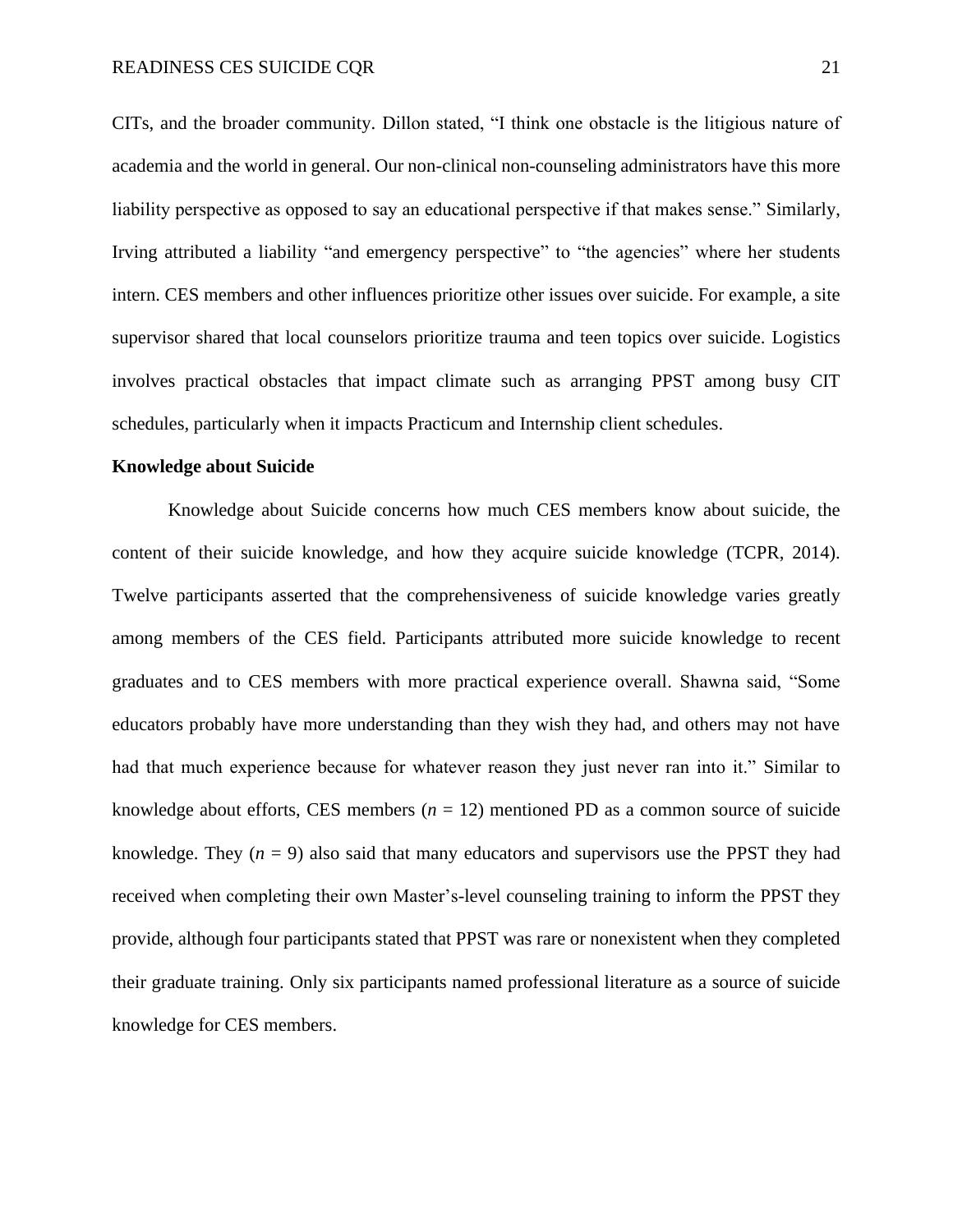Participants identified misconceptions and topics missing from CES community members' suicide knowledge: therapeutic relationship, risk assessment, interventions, prevalence, and conceptualization of suicide. Use of no-suicide contracts is an example of an intervention misconception. Christine said that a textbook she uses:

has a recommendation to do a no-suicide contract. I just personally think it is ludicrous.

…what's a piece of paper where they sign going to make that different? Maybe there is research to support that. I should look more into it because I don't know.

Other missing or inaccurate areas of suicide knowledge concerned non-suicidal self-injury, suicide statistics for children, and updated suicide terminology. Dr. Smith believes that Master'slevel mental health training is generally inadequate and that this inadequacy, in combination with a lack of requirements that supervisors receive suicide training, creates a revolving pattern of subpar PPST in counselor preparation. She explained:

I think the vast majority of people that are supervising the master's-level students are not exceptionally well-educated and trained themselves. …It's just that if you have also gone into a master's program that was not particularly competitive and you have not learned the stuff yourself, then how are you going to train at that higher level?

#### **Resources**

CRM identifies resources as the means available in the community such as money, time, people, and space to address the issue (TCPR, 2014). All but one participant (*n =* 14) struggled to name available resources for PPST and believed that existing resources were inaccessible for PPST. All but one participant named money as a resource that CES lacks for providing PPST, particularly as funding for external training workshops, payment for presenters, and reimbursement for CES members' PD on suicide and PPST. Time was also lacking, including time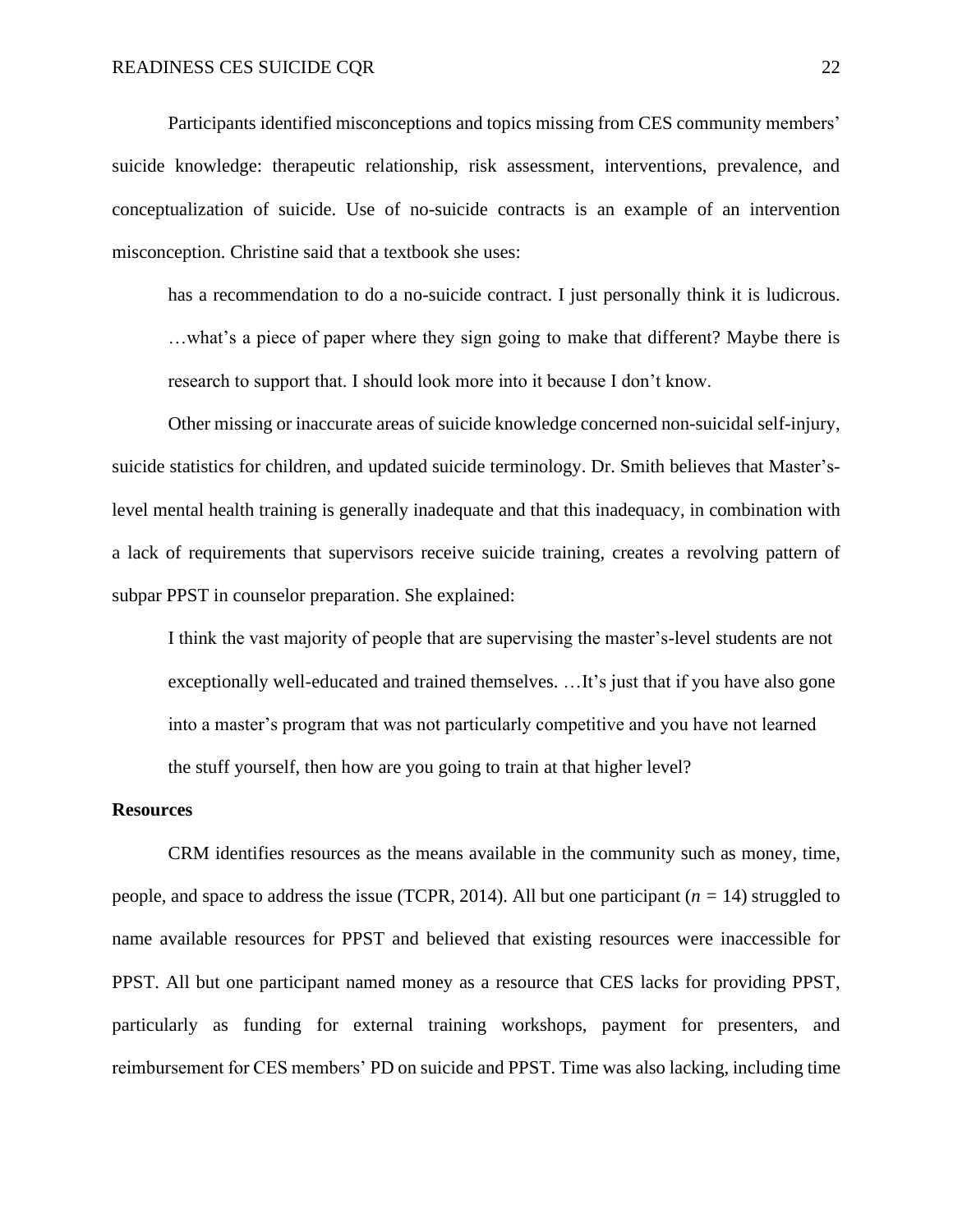for members to receive their own suicide training, to plan or coordinate PPST, and to devote to PPST in courses or across the curriculum.

Most of the participants  $(n = 13)$  were eventually able to name at least one resource that CES community members can access for PPST such as their existing salary, internal budgets and university- or district-level external budgets to pay CES members or speakers, and grants such as those from Substance Abuse and Mental Health Services Administration and Chi Sigma Iota. A third of the sample  $(n = 5)$  stated that time was available to CES members who wish to take off from work to receive their own suicide PD. Most participants (*n =* 12) noted that some resources are only available for PPST under certain conditions (e.g., travel reimbursement and project support only for research or scholarship and state funding earmarked for higher priority topics such as trauma and addictions).

#### **Discussion**

This study establishes a contextual picture surrounding pre-professional suicide training in counselor preparation: CES's readiness to address the issue of suicide via PPST. The study offers results from a cross-analysis of perspectives new in the PPST literature: educators, administrators, and site supervisors. Prior literature has elucidated gaps in PPST from CACREP-accredited programs (Cureton et al., 2020; Springer et al., 2020; Wachter Morris & Barrio Minton, 2012), and the findings from this study suggest a need for increased attention to boost readiness and improve PPST. We discuss the six readiness domains in interconnected groupings below, then highlight key opportunities to facilitate system-level change necessary to advance PPST.

#### **Efforts, Knowledge of Efforts, and Resources**

Results indicate that CES has provided PPST efforts for several years, particularly covering suicide risk assessment via roleplays in skills-based courses and/or lectures. CES does not appear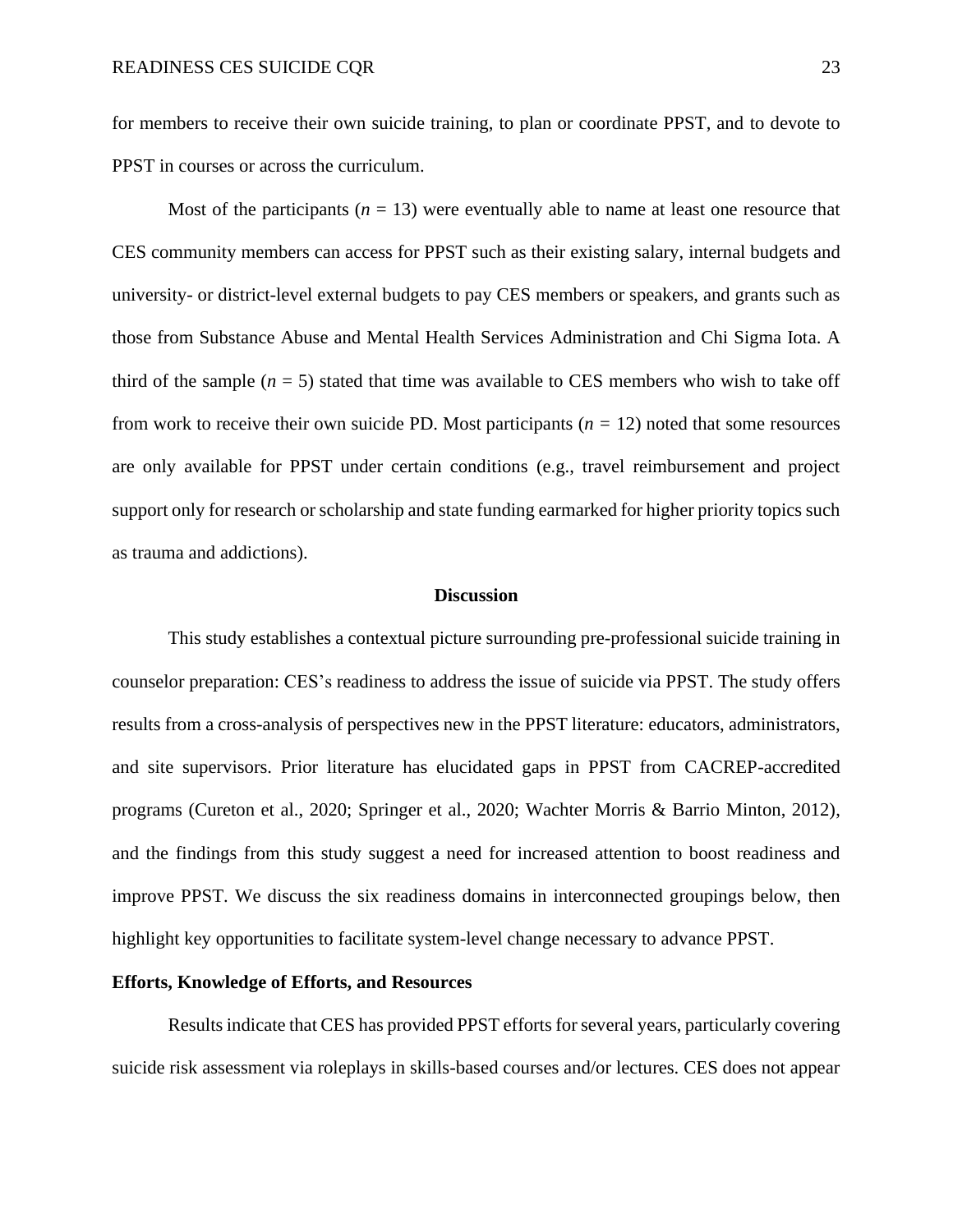to consistently utilize the infusion approach for PPST. Students carry responsibility in and beyond applied coursework to broach the topic of suicide with their superiors. Counselor educators and supervisors' primary goal for PPST is to ensure CITs and graduates can later calmly recall informal suicide assessment protocols and legal or ethical concerns.

The current findings indicate that little to no evaluation occurs to determine whether or not this goal is attained in short-term or sustained success. Members of the CES field operate in silos (i.e., their own courses/programs, settings, and areas of expertise) that limit their knowledge of PPST efforts beyond their own – a finding that supports existing literature (Barrio Minton & Pease-Carter, 2011; Ruth et al., 2012). Some use professional conferences and networking to overcome that barrier. Results indicate that PPST's positive attributes such as awareness-raising and learning via active practice are balanced with negative attributes and barriers to providing PPST. Negative attributes of inconsistency, poor timing/placement, and inapplicability or cursory content echo the existing mental health literature (Freadling & Foss-Kelly, 2014; Schmidt, 2016; Springer et al., 2020) as does limited time in the curriculum and in educators', supervisors', and CITs' lives to devote to PPST (House, 2003; Ruth et al., 2012; Wozny, 2005).

Results suggest that practical necessities available to CES members for PPST are lacking. This lack is consistent with studies with other mental health providers (Hung et al., 2012; Ruth et al., 2012) and points to the need for readiness-informed improvement initiatives. Another novel focus of the current findings was CES's limited money both for PD and workshop presenters to deliver PPST. Some CES members appear to have access to budgets, grants, and time off for PPSTrelated initiatives particularly if they are engaging in related research/scholarship or combining suicide study with another topic of concern.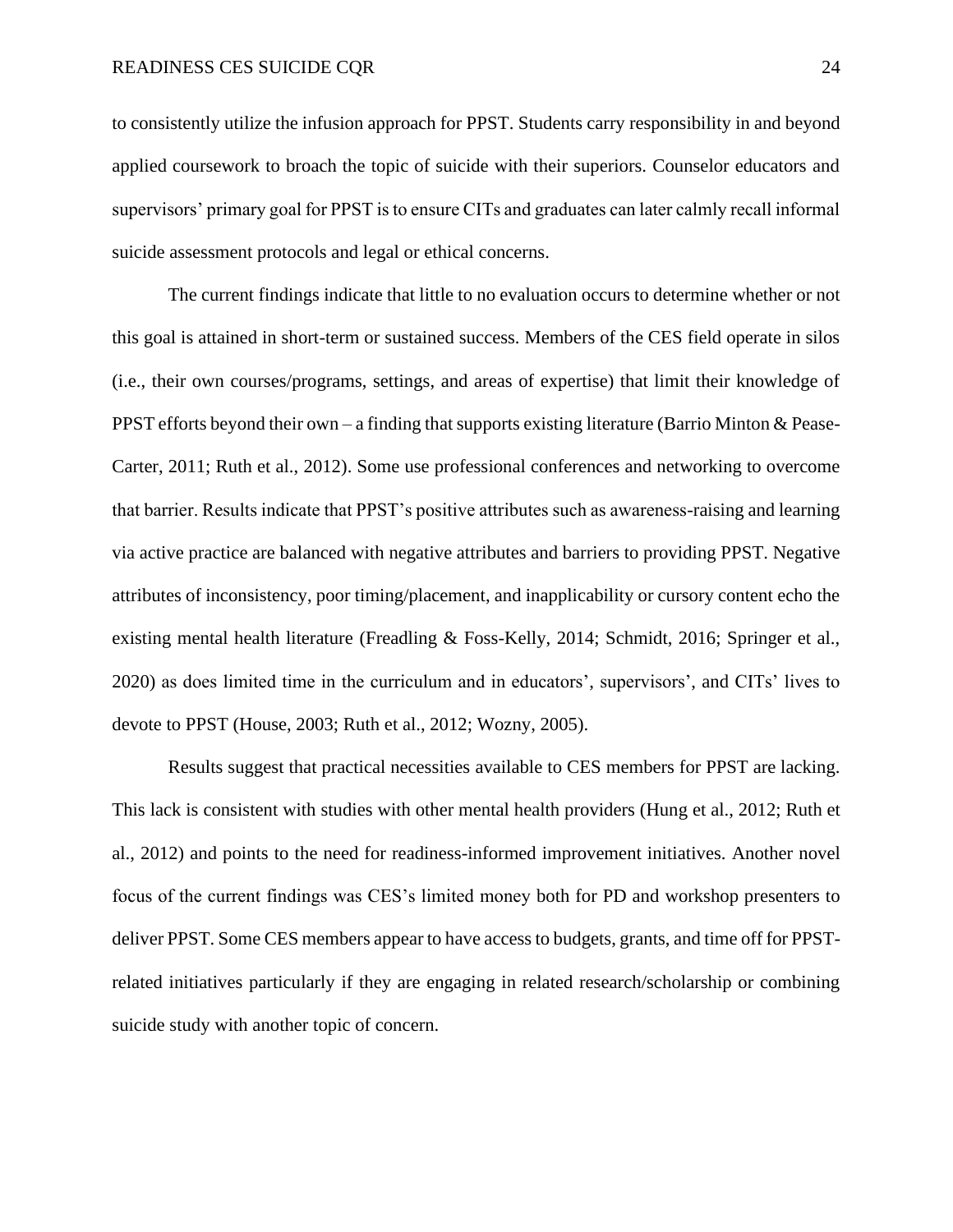#### **Climate, Leadership, and Knowledge of Suicide**

Themes that emerged in the Climate domain represent additional obstacles for PPST consistent with previous mental health literature (Hoffman et al., 2013; Ruth et al., 2012) such as suicide stigma, limited mindsets, and competing priorities. The current study's findings extended obstacles to include CES members, CITs, and the broader community. Like educators in psychology (Liebling-Boccio & Jennings, 2013) and social work (Ruth et al., 2012), CES members seem to agree that PPST is crucial, but disagree about the need to improve PPST. Mindsets that 1) only certain CES members (i.e., Practicum and Internship instructors and site supervisors with longstanding practical expertise in suicide) should provide PPST and that 2) PPST should differ greatly between counseling concentrations, appear to limit PPST. An overall negative and fearful view on suicide and PPST also prohibits improvements.

The current findings indicate that CES leaders acknowledge a need for PPST and provide some support, but do not attempt to improve or evaluate efforts. Leadership support remains needed to ensure PPST comprehensiveness and consistency within and between counselor training programs (Freadling & Foss-Kelly, 2014; Gibbons et al., 2009; Hoffman et al., 2013). Wachter Morris and Barrio Minton (2012) observed that CES programs who fail to methodically address crisis preparation leave decisions to individual instructors. This study's findings illustrate CES members' desire for more direction and support from program and site leaders, CACREP, and policy leaders, particularly to fill knowledge gaps among educators and supervisors (i.e., mandating suicide-related PD and establishing tighter communications between university and site representatives) and to prioritize PPST via decisions and policies (i.e., about placement in the curriculum and procedures for involving interns in suicide cases).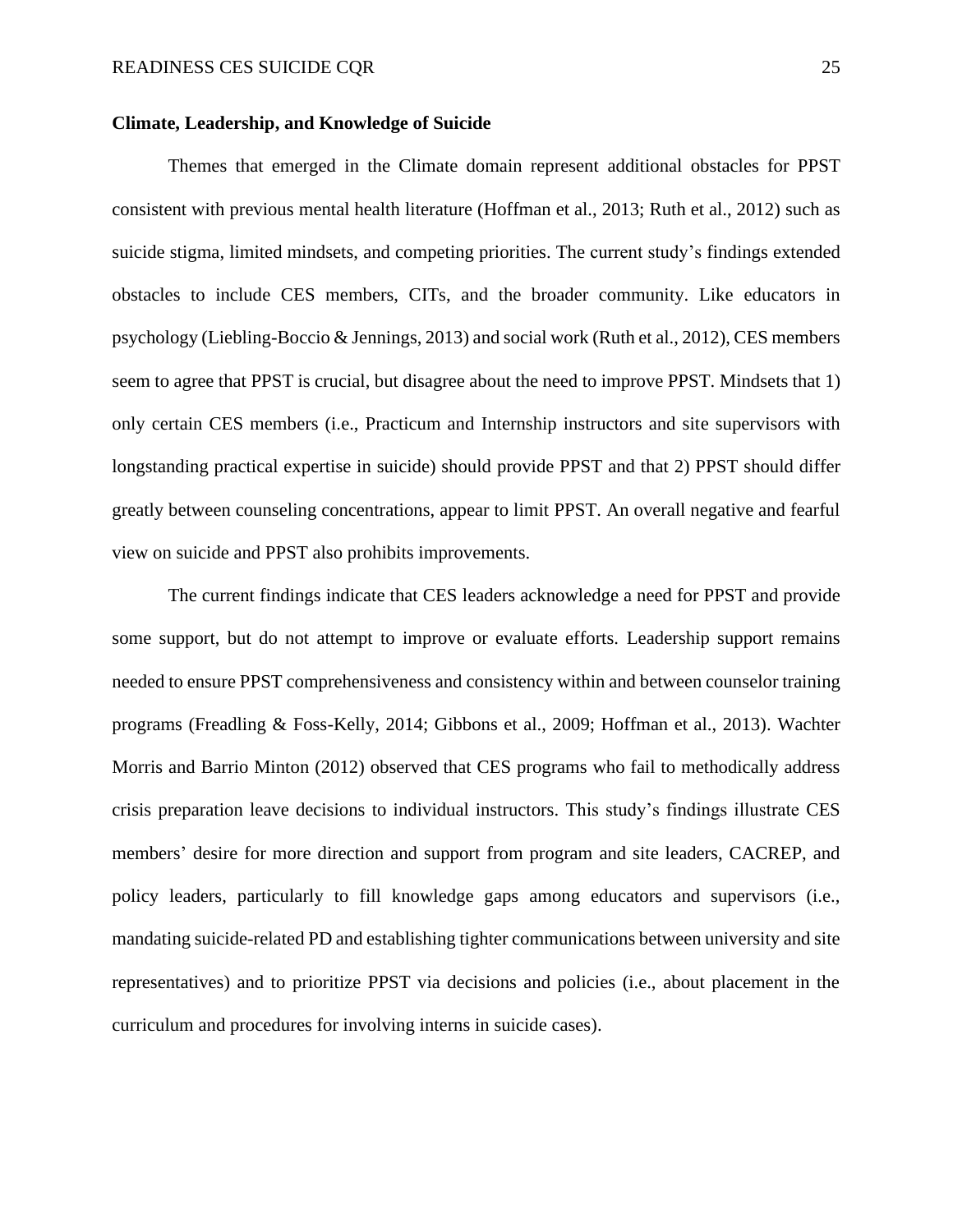The current study's results provide some empirical information to confirm authors' previous commentary that CES members may lack knowledge about crisis and related education (Dupre et al., 2014; Wachter Morris & Barrio Minton, 2012) and suggest that this gap in educators' and supervisors' knowledge may be partly to blame for graduates' and CITs' criticisms of PPST efforts (Freadling & Foss-Kelly, 2014). The current findings display CES's knowledge about suicide as basic, lacking in comprehensiveness, and highly variable from member to member. Some members of the field who are considered experts on the topic of suicide based on their research or practical experience may have more knowledge of suicide. Participants named several areas of suicide misconceptions or missing knowledge among CES members. The most common sources of CES members' suicide knowledge were PD (i.e., conferences and trainings) and the PPST they received in graduate school. This raises concerns, considering the limitations on PD support and the history of inadequate PPST in counseling and other professions. Professional literature may serve to provide updated suicide knowledge to CES members, but less than half of the sample named literature as a source used (*n*=6; 40%).

#### **Future Directions**

#### **Implications**

Numerous implications emerge from this study on readiness as context for counselor PPST. Findings have implications for various leaders as well as for counselor educators and supervisors and for CITs. The AAS Task Force (Schmitz et al., 2012) pointed out the systemic ethical issue wherein mental health training programs continue to graduate practitioners to serve clients despite being inadequately prepared to address suicide. The findings of this study support their recommendations to include suicide training in accreditation standards for graduate programs and healthcare organizations, state licensing requirements, and related legislation. It appears from these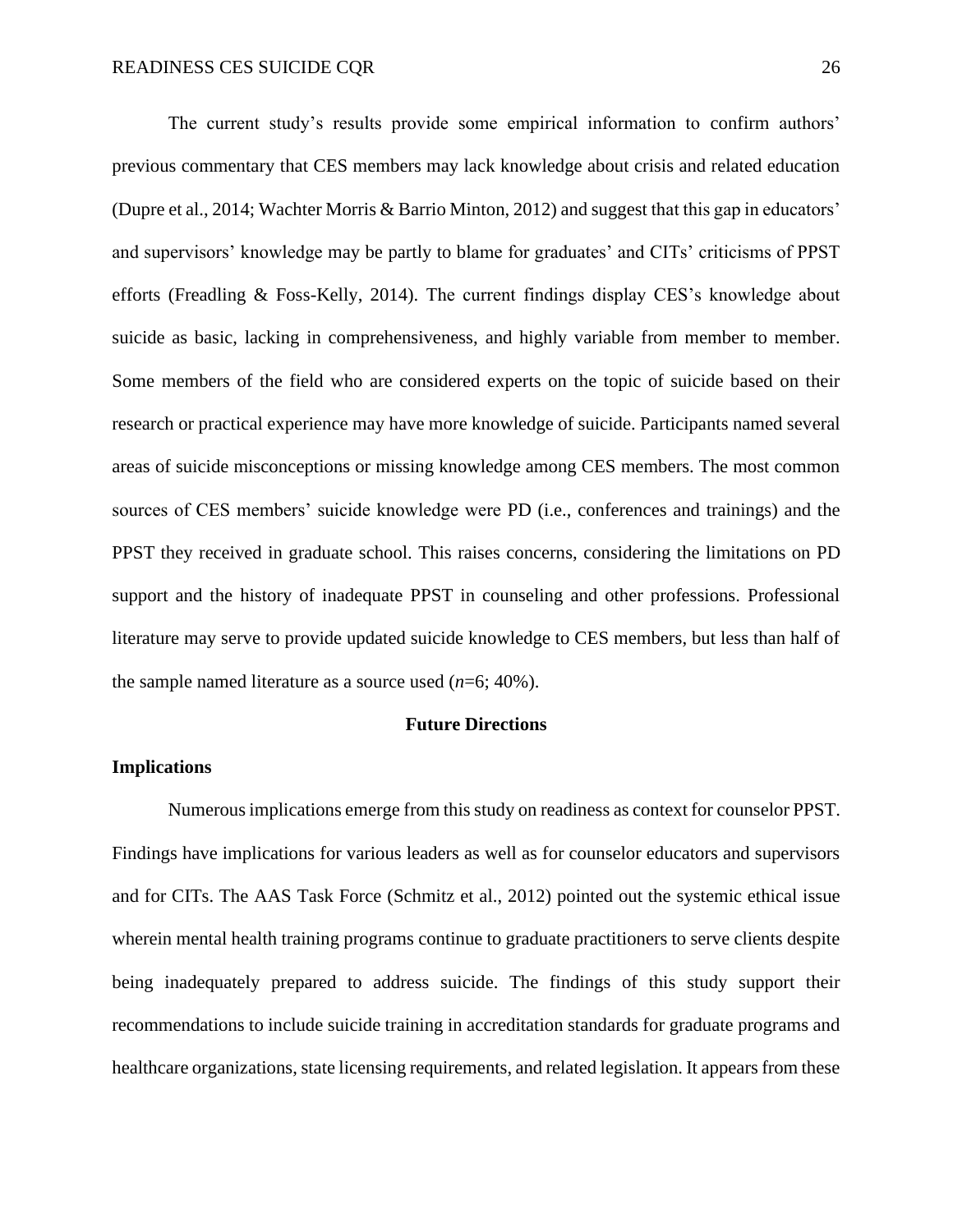#### READINESS CES SUICIDE CQR 27

findings that CES members may welcome such regulations. CES leaders in professional organization positions and university and site administrators can provide informed guidance to CES members on advocacy to accreditation/licensing boards and to legislators regarding suicide training for direct providers and those who supervise and teach them.

Along with field leaders, university and site administrators can work to devote funding to PD and specifically to teaching-related endeavors so that suicide training for educators, supervisors, and CITs can become more available. The current study serves to amplify calls from Gallo et al. (2019) and others for CES authors to conduct and publish more suicide literature in general, and the current findings demonstrate the particular need for suicide literature beyond suicide risk assessment and legal/ethical concerns. CES authors and presenters should highlight suicide literature on missing/inaccurate information such as the therapeutic relationship and conceptualization of suicide, diverse interventions, prevalence particularly in youth, differences and overlap between suicide and non-suicidal self-injury, and updated terminology. That said, the fact that CES members may not be accessing literature to inform their suicide knowledge and the PPST they provide may be a bid for these CES thought leaders to deliver more accessible PD aimed at educators and supervisors.

Although CACREP was an early adopter of suicide-specific standards (SPRC and SPAN USA, 2010) by adding them to the 2009 Standards (CACREP, 2009), Elliott et al. (2019) pointed out the potentially backwards movement from 2009 Standards, which included suicide in standards for competency and knowledge, to the 2016 Standards (CACREP, 2015) which no longer explicitly address suicide in competency standards. In creating future standards changes, CACREP leaders may consider reinstating suicide specificity into standards and/or providing definitions for terms like *crisis* as they do for *multicultural* and others in the glossary.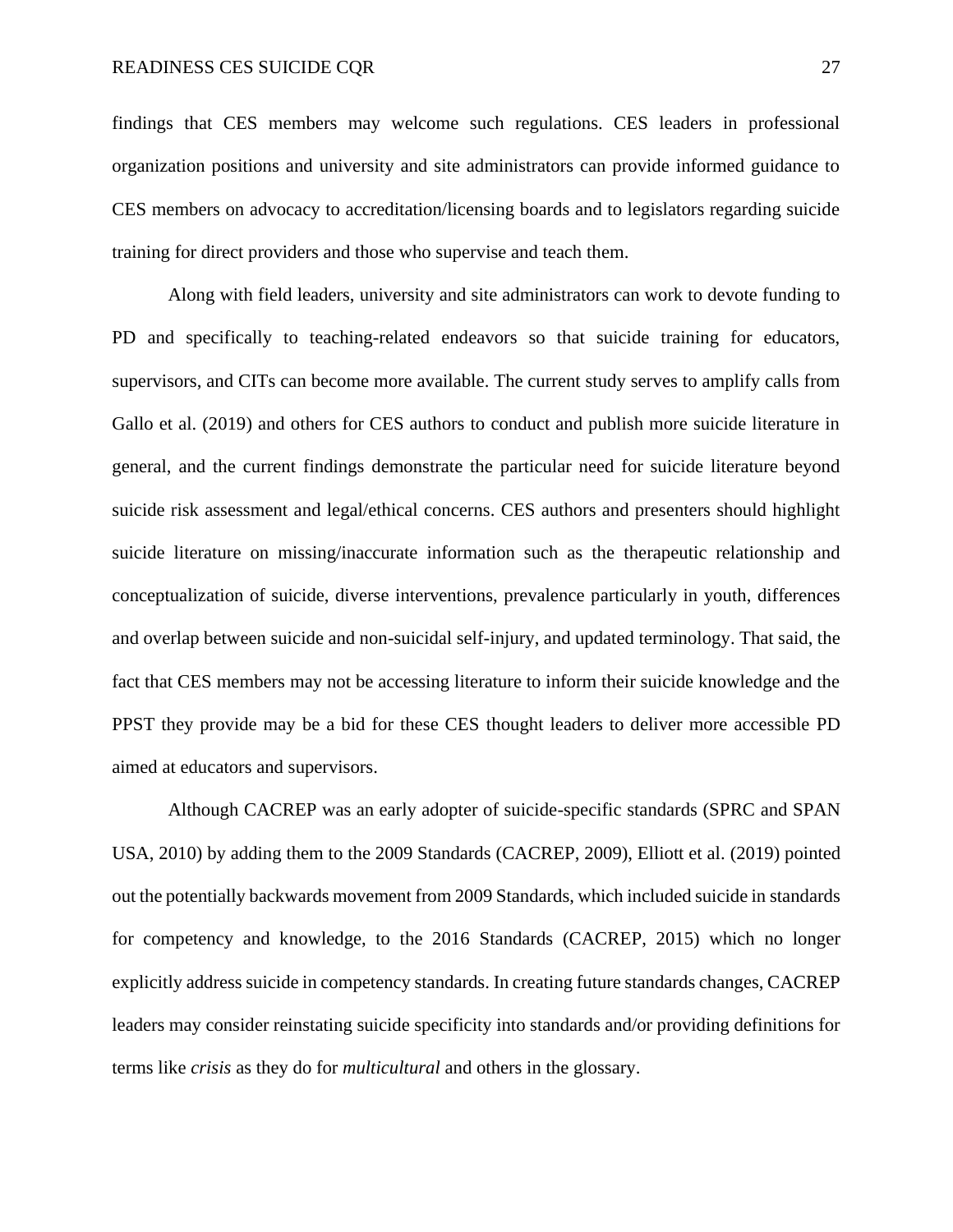Program leaders such as coordinators, department chairs, and site internship directors can use this study as a prompt to undergo systematic planning and evaluation of current and improved PPST. Given findings concerning silos within programs, practicum/internship sites, and the CES field overall, inclusive workgroups at multiple levels may be most informative and successful, along with surveys of students, graduates, and supervisors. Aims can target existing recommendations for suicide training such as using both passive and active learning strategies (Cureton & Sheesley, 2017; Gallo, Doumas, et al., 2019), covering suicide comprehensively (AAS, 2004; Cureton et al., 2020), and maximizing a standalone course and/or infusion (Cureton  $\&$ Sheesley, 2017; Gallo et al., 2019; Wachter Morris & Barrio Minton, 2012).

Another group implicated in these findings is counselor educators and supervisors. Educators and supervisors must seek the latest knowledge about suicide to meet ethical obligations for continuing education and training (ACA, 2014). The findings underscore the responsibility of these CES members to update their own knowledge as well as their curriculum and other preparation. They should be encouraged to consult with and invite colleagues with suicide expertise into their planning and delivery and to ask for and share updated suicide literature recommendations, particularly those that transcend the singular topic of suicide risk assessment. Additionally, the findings pose an invitation to educators and supervisors to proactively face their own and CITs' challenging feelings about suicide. This may happen through self-reflection and therapeutic processes to address suicide countertransference (e.g., Cureton & Clemens, 2015), humanistic pedagogy to address CITs' apprehension about suicide (Guillot Miller et al., 2013), and/or by acknowledging strengths-based resiliency in suicide protective factors (e.g., Cureton & Fink, 2019). Additional climate shifts may occur for those who apply suggestions from CRM authors to hold media and prevention events to address suicide stigma (TCPR, 2014). Such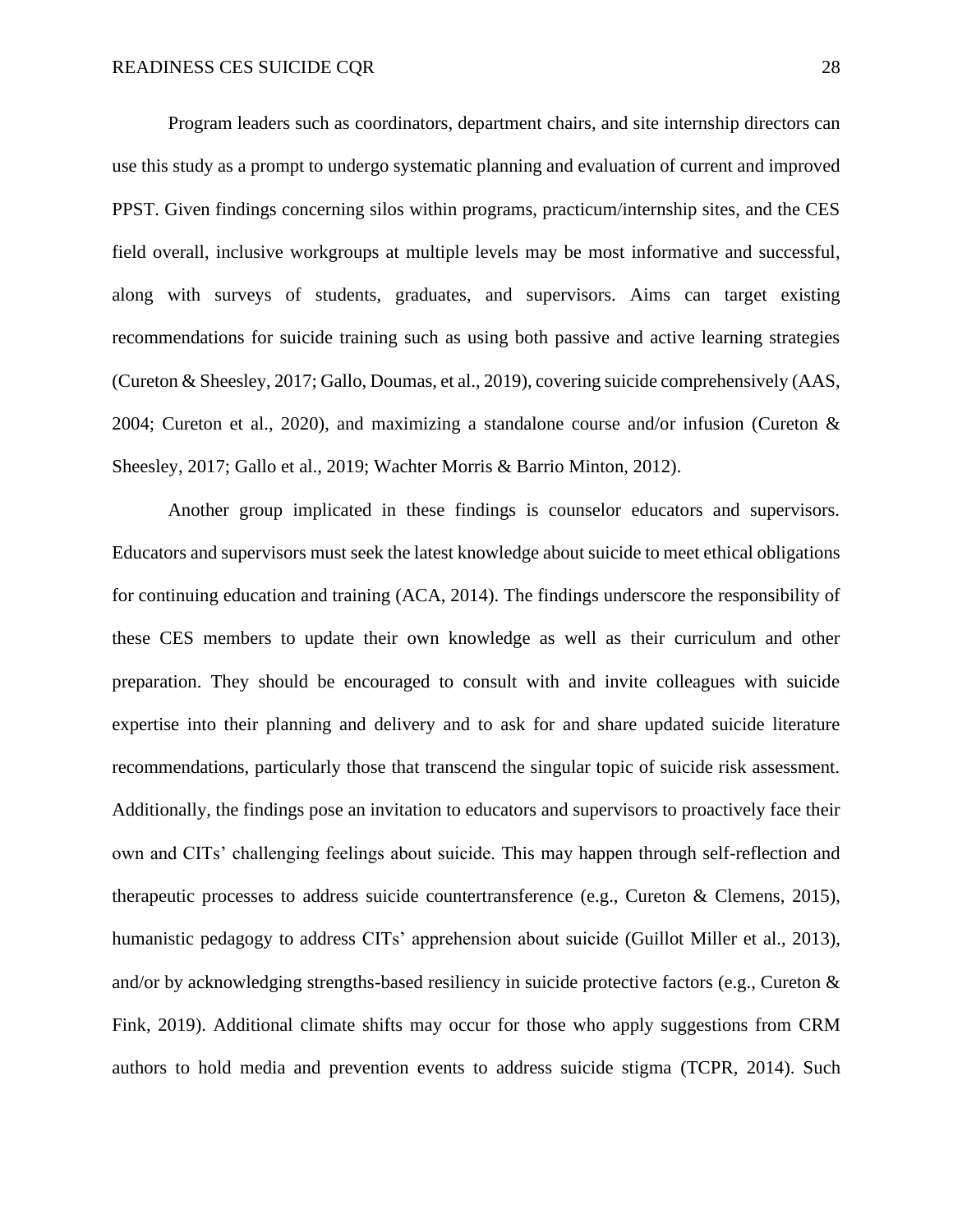awareness events can benefit CES members, CITs, and local communities to improve community climate, and knowledge about suicide and suicide prevention efforts.

Finally, the study has implications for CITs. Just as CES members need to welcome the uncertainty and anxiety surrounding the topic of suicide (Cureton & Sheesley, 2017), so can CITs toward themselves, their peers, and their instructors and supervisors. CITs may embrace and demand in-depth coverage and varied training methods on the important topic of suicide. Students and interns can understand the value of providing feedback about the PPST they receive (or do not receive), ideally in non-threatening spaces and venues created by educators and supervisors including for clarity, coverage of specific subtopics, and recommendations for updated PD.

#### **Limitations**

Some study limitations exist primarily related to design. The focus on members who directly provide and/or impact PPST resulted in a defined community (i.e., educational, supervisory, and administration professionals affiliated with master's programs), which excluded CITs from the sample. Future readiness applications may be expanded to CITs and/or graduates. Despite the alignment with recommendations for CQR studies (Hill & Williams, 2012) to use of criterion sampling with some element of randomization, the sample was entirely White and 13.33% male. This is not representative of CACREP full-time faculty members which are 71.38% Caucasian/White and 37.71% male (CACREP, 2018). Self-selection into the study may also have biased the results. Intentionally targeting recruitment and sampling toward more representative samples is important for future counselor preparation research on the topic of suicide. A limitation related to analysis was use of the option in Consensual Qualitative Research of "shortcutting the process" in Phase 2. Though we ensured "all members of the team remain close to the data and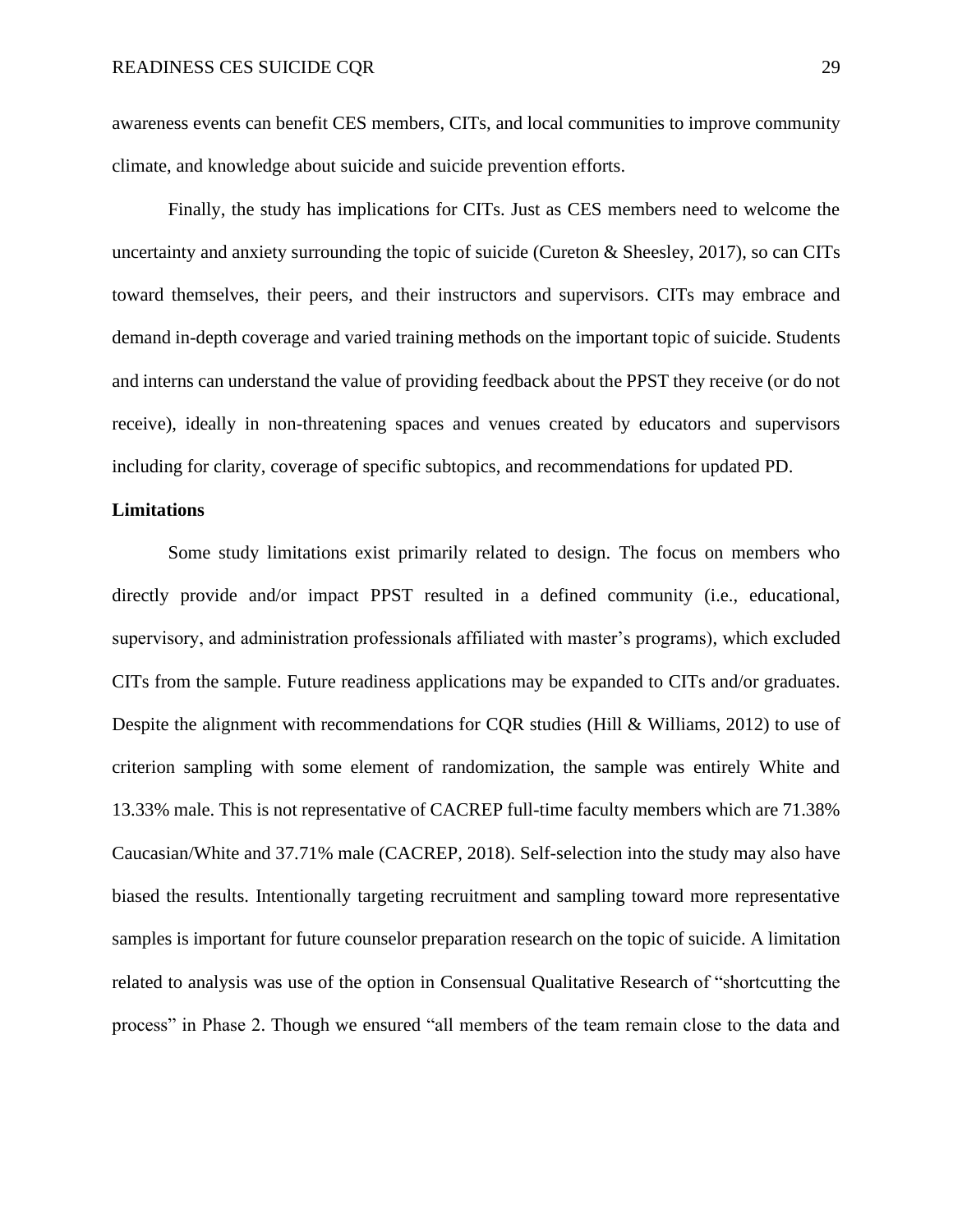reach consensus on the content of each core idea" (Thompson et al., 2012, p. 115-6), this necessarily restricted the amount of independent analysis.

#### **Future Research**

The findings prompt future research related to PPST in CES, particularly evaluative studies. Several directions emerge for research related to climate, leadership, and resources. The findings revealed a sharp distinction between positive and negative attitudes toward PPST, and the issue of priorities arose within more than domain. Leadership and policy studies involving CES leaders and policymakers could inform advocacy efforts. More research seems needed on financial and other resources available and applicable for PPST. Future studies could serve to explore the readiness of specific programs to provide PPST. Finally, although generalizability is not the aim of qualitative research, development and use of a community readiness survey and/or other quantitative instrumentation and design is an interesting area of future research on CES' readiness to address suicide and other crucial counselor preparation topics.

#### **Conclusion**

The current research was a qualitative study on the CES field's readiness to change PPST which incorporated an established readiness model as the study's framework. Understanding the readiness of the CES field to provide PPST is a crucial and timely endeavor. Developments in the aforementioned standards and guidelines serve to steer the work of counselors, educators, supervisors, and others. However, readiness to implement changes to PPST that align with these developments was unknown. The Community Readiness Model (CRM) was developed to stop the trend of inconsistent and unsuccessful prevention efforts (Edwards et al., 2000). This study's integration of the CRM framework and CQR methodology produced results that serve as a groundwork for change. Programs initiated PPST efforts, likely in response to CACREP (2009)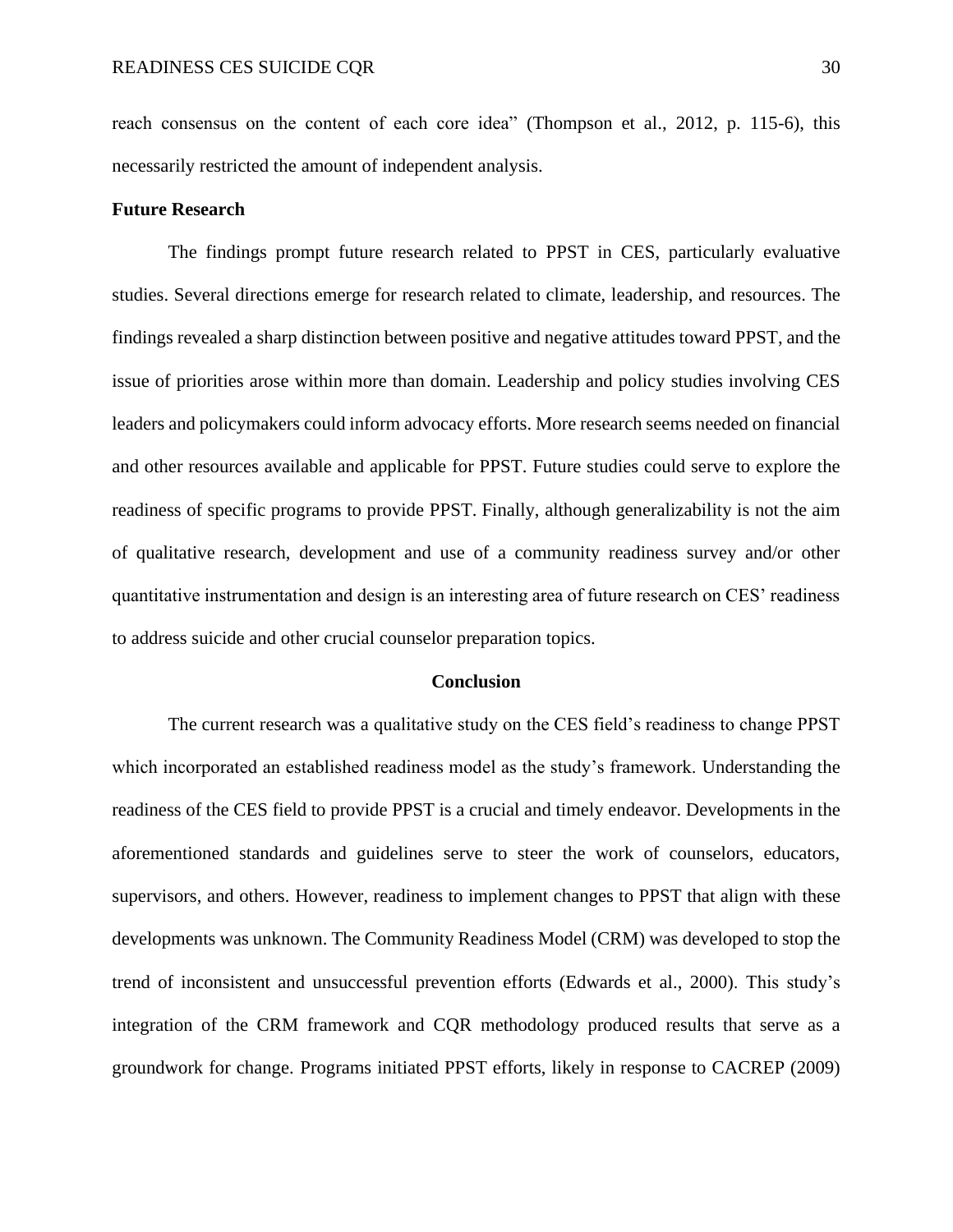# READINESS CES SUICIDE CQR 31

Standards, but may have proceeded before the field was ready to sustain successful change. Efforts have positive attributes, but several weaknesses maintain inadequacy of PPST. Consistency is lacking in efforts, knowledge of efforts, and knowledge about suicide. Increased efforts, ongoing leadership support, and growing suicide knowledge provide an opportunity to provide and evaluate PPST further. This manuscript can inform initiatives to improve counselor preparation on suicide.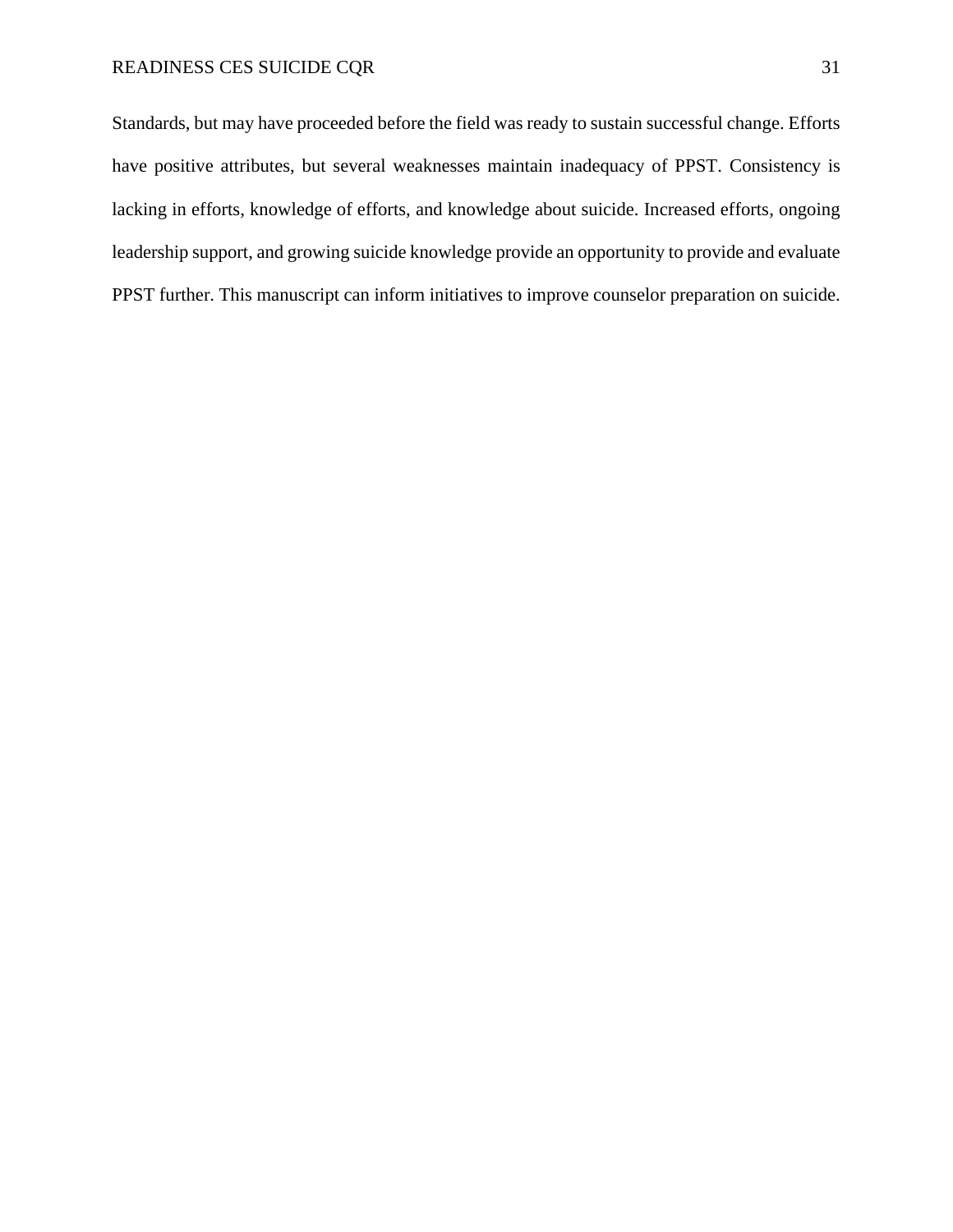#### **References**

- American Association of Suicidology. (2004). *Core competencies for the assessment and management of individuals at risk for suicide*. Washington, DC: Author. Retrieved from www.suicidology.org/Portals/14/docs/Training/RRSR\_Core\_Competencies.pdf
- American Counseling Association. (2014). *2014 Code of Ethics*. Alexandria, VA: Author. Retrieved from http://www.counseling.org/knowledge-center/ethics
- American Psychiatric Association. (2013). *Diagnostic and statistical manual of mental disorders* (5th ed.). Arlington, VA: Author.
- Armenakis, A. A., Harris, S. G., & Mossholder, K. W. (1993). Creating readiness for organizational change. *Human Relations*, *46*(6), 681–703. https://doi.org/10.1177/001872679304600601
- Barrio Minton, C. A., & Pease-Carter, C. (2011). The status of crisis preparation in counselor education: A national study and content analysis. *Journal of Professional Counseling*, *38*(2), 5–17.
- Binkley, E. E., & Leibert, T. W. (2015). Prepracticum counseling students' perceived preparedness for suicide response. *Counselor Education and Supervision*, *54*(2), 98–108. https://doi.org/10.1002/ceas.12007
- Bryan, C. J., & Rudd, M. D. (2006). Advances in the assessment of suicide risk. *Journal of Clinical Psychology*, *62*(2), 185–200. https://doi.org/10.1002/jclp
- Burkard, A., Knox, S., & Hill, C. E. (2012). Data collection. In Cl Hill (Ed.), *Consensual Qualitative Research: A practical resource for investigating social science phenomena* (pp. 83–102). Washington, DC: American Psychological Association.
- Council for Accreditation of Counseling and Related Educational Programs. (2009). *2009 Standards*. Alexandria, VA: Author.
- Council for Accreditation of Counseling and Related Educational Programs. (2015). 2016 Standards. Alexandria, VA: Author. Retrieved from http://www.cacrep.org/news/2016 cacrep-standards-available-in-pdf-format/
- Council for Accreditation of Counseling and Related Educational Programs. (2018). *CACREP vital statistics 2017: Results from a national survey of accredited programs*. Alexandria, VA. Retrieved from https://www.cacrep.org/about-cacrep/cacrep-annual-reports/
- Cureton, J. L., Clemens, E. V., Henninger, J., & Couch, C. (2020). Pre-professional Suicide Training for Counselors: Results of a Readiness Assessment. *International Journal of Mental Health and Addiction*, *18*(1). https://doi.org/10.1007/s11469-018-9898-4
- Cureton, J. L., & Clemens, E. V. (2015). Affective constellations for countertransference awareness following a client's suicide attempt. *Journal of Counseling and Development*, *93*(3), 352–360. https://doi.org/10.1002/jcad.12033
- Cureton, J. L., & Fink, M. (2019). SHORES: A practical mnemonic for suicide protective factors. *Journal of Counseling and Development*, *97*(3), 325–335. https://doi.org/10.1002/jcad.12272
- Cureton, J. L., & Sheesley, A. P. (2017). Suicide competencies: Stories from counseling interns. *Journal of Professional Counseling: Practice, Theory & Research*, *44*(2), 14–31. https://doi.org/10.1080/15566382.2017.12069188
- Cureton, J. L. (n.d.). *Evaluative case study method for qualitative pilot studies*. Manuscript in preparation.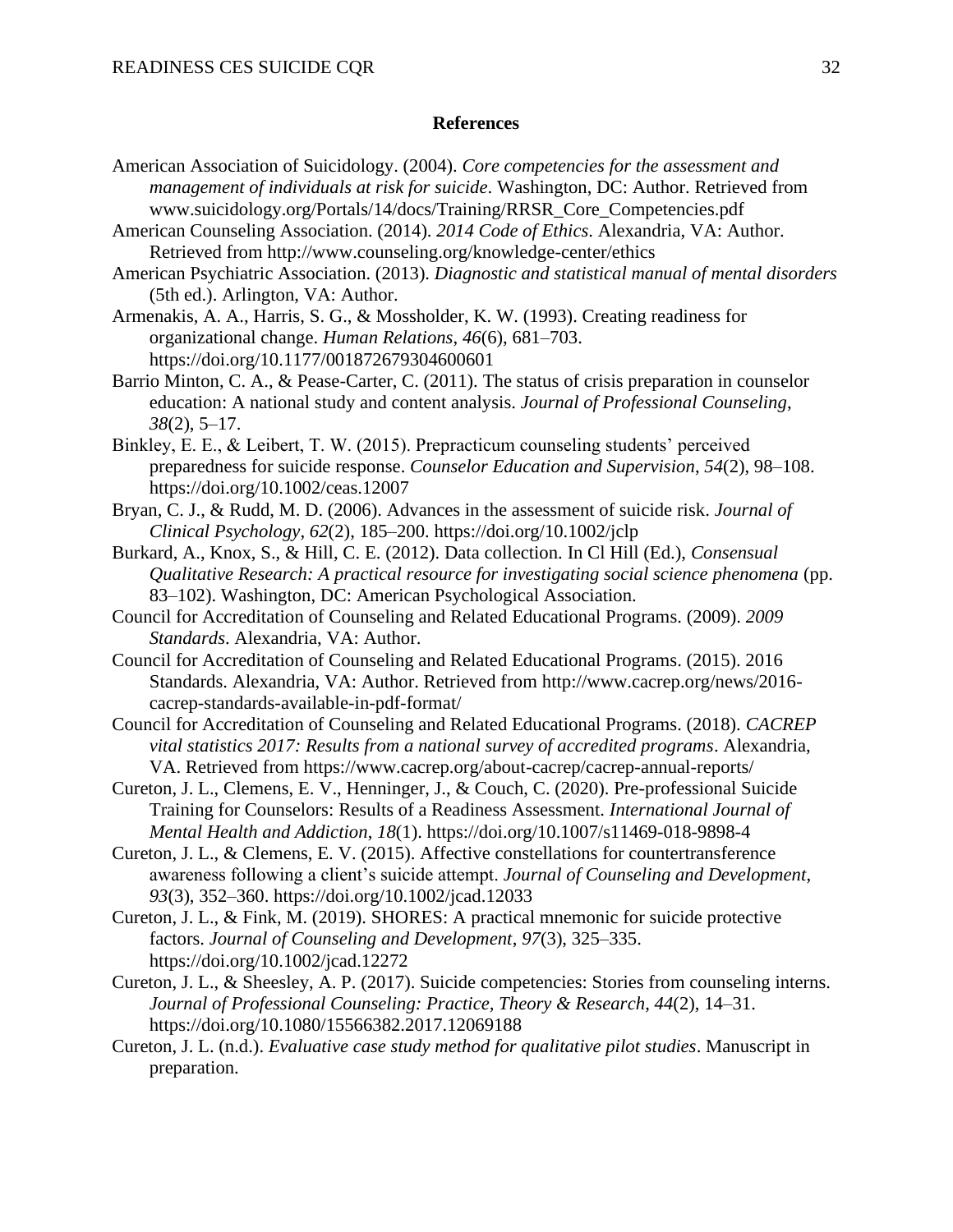- Donnermeyer, J. F., Plested, B. A., Edwards, R. W., Oetting, G., & Littlethunder, L. (1997). Community readiness and prevention programs. *Journal of the Community Development Society*, *28*(1), 65–83. https://doi.org/10.1080/15575339709489795
- Dupre, M., Echterling, L. G., Meixner, C., Anderson, R., & Kielty, M. (2014). Supervision experiences of professional counselors providing crisis counseling. *Counselor Education and Supervision*, *53*(2), 82–96. https://doi.org/10.1002/j.1556-6978.2014.00050.x
- Edwards, R. W., Jumper-Thurman, P., Plested, B. A., Oetting, E. R., & Swanson, L. (2000). Community readiness: Research to practice. *Journal of Community Psychology*, *28*(3), 291– 307.
- Edwards, S. J., & Sachmann, M. D. (2010). No-suicide contracts, no-suicide agreements, and nosuicide assurances: A study of their nature, utilization, perceived effectiveness, and potential to cause harm. *Crisis*, *31*(6), 290–302. https://doi.org/10.1027/0227-5910/a000048
- Elliott, G. M., Audsley, R. W., Runck, L., Pechek, A. A., de Raet, A., Valdez, A., & Wilde, B. J. (2019). The development of self-efficacy to work with suicidal clients. *Qualitative Report*, *23*(12), 2474–2489.
- Elston, N. C., Rogers, J. L., Gilbride, D. D., & Shannonhouse, L. R. (2020). Counselors in training identifying and responding to suicidal clients: A matched-control study. *Journal of Counselor Leadership and Advocacy*, *7*(1), 1–14. https://doi.org/https://doi.org/10.1080/2326716X.2019.1677532
- Freadling, A. H., & Foss-Kelly, L. L. (2014). New counselors' experiences of community health centers. *Counselor Education and Supervision*, *53*(3), 219–232. https://doi.org/10.1002/j.1556-6978.2014.00059.x
- Gallo, L. L., Doumas, D. M., Moro, R., Midgett, A., & Porchia, S. (2019). Evaluation of a youth suicide prevention course: Increasing counseling students' knowledge, skills, and selfefficacy. *The Journal of Counselor Preparation and Supervision*, *12*(3), Article 9. Retrieved from https://repository.wcsu.edu/jcps/vol12/ iss3/9
- Gallo, L. L., Moro, R. R., & Moore, L. (2019). Suicide content published in counseling journals: A 21-year content analysis to inform research and practice. *Journal of Mental Health Counseling*, *41*(2), 158–172. https://doi.org/10.17744/mehc.41.2.05
- Gibbons, M. M., Spurgeon, S., & Studer, J. R. (2009). Essential knowledge and skills for suicide lethality assessment. *Tennessee Counseling Association Journal*, *3*(1), 3–11.
- Guillot Miller, L., McGlothlin, J. M., & West, J. D. (2013). Taking the fear out of suicide assessment and intervention: A pedagogical and humanistic practice. *The Journal of Humanistic Counseling*, *52*(1), 106–121.
- Hill, C. E., Knox, S., Thompson, B. J., Williams, E. N., Hess, S. A., & Ladany, N. (2005). Consensual qualitative research: An update. *Journal of Counseling Psychology*, *52*(2), 196– 205. https://doi.org/10.1037/0022-0167.52.2.196
- Hill, C. E., Thompson, B. J., & Williams, E. N. (1997). A guide to conducting Consensual Qualitative Research. *The Counseling Psychologist*, *25*(4), 517–572. https://doi.org/10.1177/0011000097254001
- Hill, C. E., & Williams, E. N. (2012). The sample. In C. E. Hill (Ed.), *Consensual Qualitative Research: A practical resource for investigating social science phenomena* (pp. 71–81). Washington, DC: American Psychological Association.
- Hoffman, R. M., Osborn, C. J., & West, J. D. (2013). Clinical supervision of counselors-intraining working with suicidal clients: A grounded theory investigation. *The Clinical Supervisor*, *32*(1), 105–127. https://doi.org/10.1080/07325223.2013.780991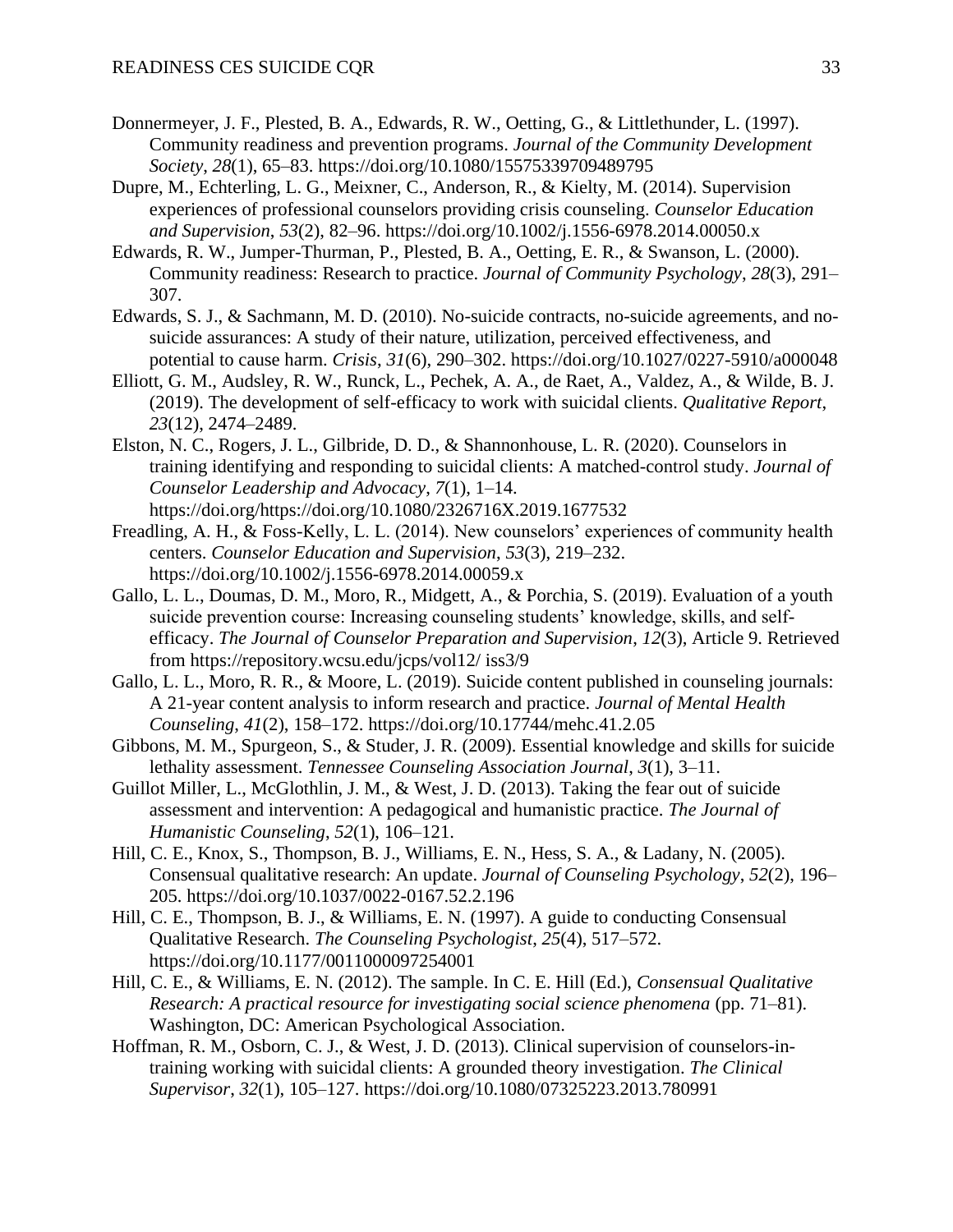- House, T. J. (2003). *A formative evaluation of pre-service suicide prevention training in CACREP-accredited school counseling programs*. Oregon State University, Corvallis, OR.
- Hung, E. K., Binder, R. L., Fordwood, S. R., Hall, S. E., Cramer, R. J., & McNiel, D. E. (2012). A method for evaluating competency in assessment and management of suicide risk. *Academic Psychiatry*, *36*(1), 23–28. https://doi.org/10.1176/appi.ap.10110160
- Ladany, N., Thompson, B. J., & Hill, C. E. (2012). Cross-analysis. In C. E. Hill (Ed.), *Consensual Qualitative Research: A practical resource for investigating social science phenomena* (pp. 117–134). Washington, DC: American Psychological Association.
- Lauka, J. D., McCarthy, A. K., & Carter, D. A. (2014). A national survey on counseling training clinics in CACREP-accredited programs. *Journal of Counseling in Illinois*, *3*(1), 5–16.
- Lewis, L. M. (2007). No-harm contracts: a review of what we know. *Suicide & Life-Threatening Behavior*, *37*(1), 50–57. https://doi.org/10.1521/suli.2007.37.1.50
- Liebling-Boccio, D. E., & Jennings, H. R. (2013). The current status of graduate training in suicide risk assessment. *Psychology in the Schools*, *50*(1), 72–86. https://doi.org/10.1002/pits.21661
- McGlothlin, J., Page, B., & Jager, K. (2016). Validation of the SIMPLE STEPS model of suicide assessment. *Journal of Mental Health Counseling*, *38*(4), 298–307. https://doi.org/10.17744/mehc.38.4.02
- Merriam, S. B. (2009). *Qualitative research: A guide to design and implementation* (2nd ed.). San Francisco, CA: Jossey-Bass.
- National Action Alliance for Suicide Prevention: Clinical Workforce Preparedness Task Force. (2014). *Suicide prevention and the clinical workforce: Guidelines for training*. Washington, DC: Author. Retrieved from http://actionallianceforsuicideprevention.org/taskforces
- Neukrug, E., Peterson, C. H., Bonner, M., & Lomas, G. I. (2013). A national survey of assessment instruments taught by counselor educators. *Counselor Education and Supervision*, *52*(3), 207–221. https://doi.org/10.1002/j.1556-6978.2013.00038.x
- Oetting, E. R., Donnermeyer, J. F., Plested, Barbara, A., Edwards, R. W., Kelly, K., & Beauvais, F. (1995). Assessing community readiness for prevention. *The International Journal of the Addictions*, *30*(6), 659–683. https://doi.org/10.3109/10826089509048752
- Plested, B. A., Jumper-Thurman, P., & Edwards, R. W. (2009). *Community Readiness: Advancing HIV/AIDS prevention in Native communities* (Revised Ed). Fort Collins, CO: Ethnic Studies Department, Colorado State University.
- Prochaska, J. O., & DiClemente, C. C. (1983). Stages and processes of self-change of smoking: Toward an integrative model of change. *Journal of Consulting and Clinical Psychology*, *51*(3), 390–395. https://doi.org/10.1037/0022-006X.51.3.390
- Rigsbee, N. P., & Goodrich, K. M. (2019). Exploring the efficacy of online suicide assessment training in counselor education. *Counseling Outcome Research and Evaluation*, *10*(1), 34– 48. https://doi.org/10.1080/21501378.2017.1409598
- Rogers, E. M. (1962). *Diffusion of innovations*. Glencoe, IL: Free Press.
- Rogers, J. R., Gueulette, C. M., Abbey-Hines, J., Carney, J. V., & Werth, J. L. (2001). Rational suicide: An empirical investigation of counselor attitudes. *Journal of Counseling & Development*, *79*(3), 365–372. https://doi.org/10.1002/j.1556-6676.2001.tb01982.x
- Ruth, B. J., Gianino, M., Muroff, J., McLaughlin, D., & Feldman, B. N. (2012). You can't recover from suicide: Perspectives on suicide education in MSW programs. *Journal of Social Work Education*, *48*(3), 501–516. https://doi.org/10.5175/JSWE.2012.201000095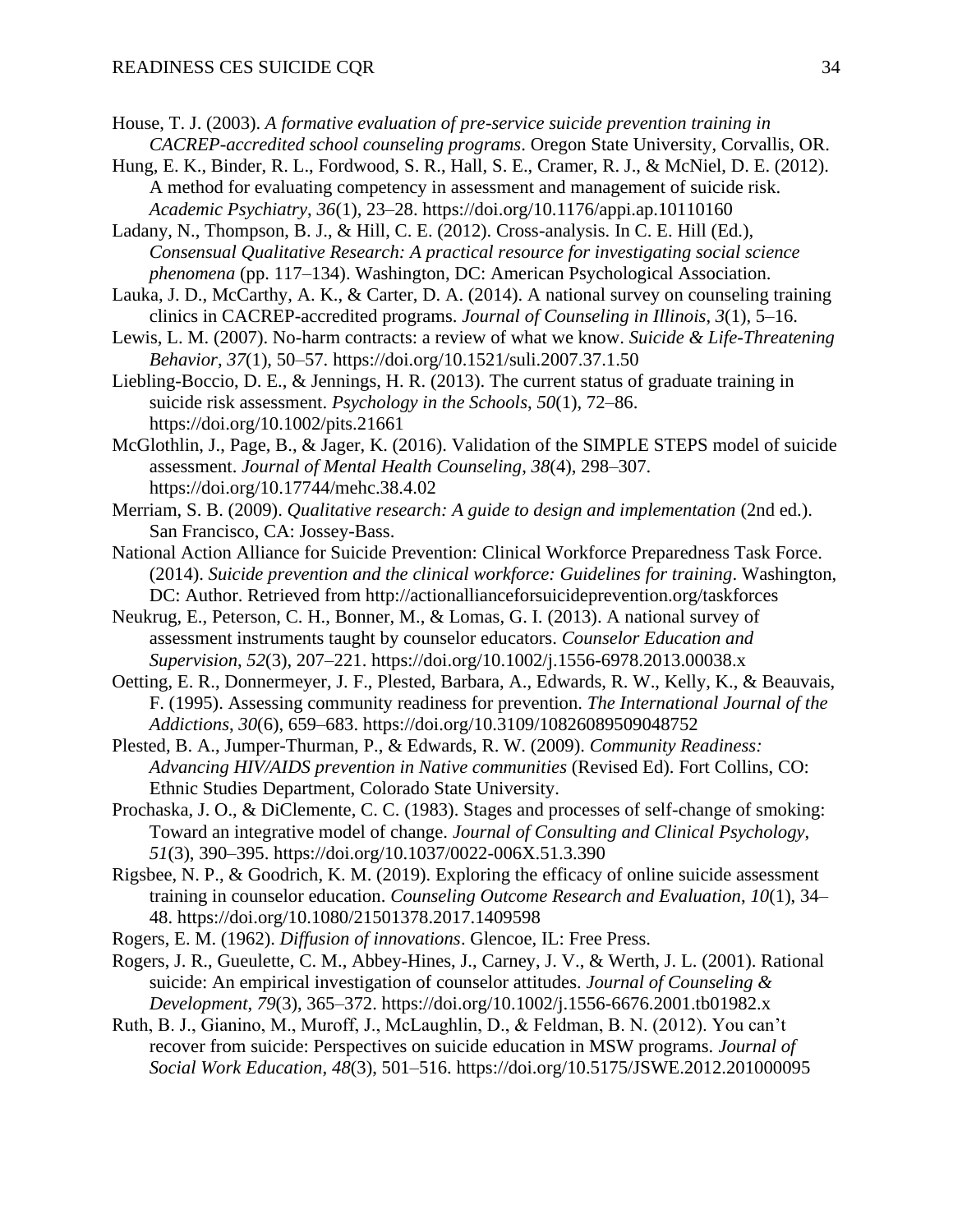- Schmidt, R. C. (2016). Mental health practitioners' perceived levels of preparedness, levels of confidence and methods used in the assessment of youth suicide risk. *The Professional Counselor*, *6*(1), 76–88. https://doi.org/10.15241/rs.6.1.76
- Schmitz, W. M., Allen, M. H., Feldman, B. N., Gutin, N. J., Jahn, D. R., Kleespies, P. M., … Simpson, S. (2012). Preventing suicide through improved training in suicide risk assessment and care: An American Association of Suicidology Task Force report addressing serious gaps in U.S. mental health training. *Suicide & Life-Threatening Behavior*, *42*(3), 292–304. https://doi.org/10.1111/j.1943-278X.2012.00090.x
- Shannonhouse, L. R., Elston, N., Lin, Y. W. D., Mize, M. C., Rumsey, A., Rice, R., … Porter, M. J. (2018). Suicide intervention training for counselor trainees: A quasi-experimental study on skill retention. *Counselor Education and Supervision*, *57*(3), 194–210. https://doi.org/10.1002/ceas.12110
- Shannonhouse, L., Rumsey, A. D., Elston, N., Mize, M. C., Hightower, J., & Lin, Y.-W. "Dennis." (2019). Analysis of a standardized suicide intervention training for counselor trainees. *Teaching and Supervision in Counseling*, *1*(2), 127–145. https://doi.org/10.7290/tsc010209
- Sim, W., Huang, T. C., & Hill, C. E. (2012). Biases and expectations. In Cl Hill (Ed.), *Consensual Qualitative Research: A practical resource for investigating social science phenomena* (pp. 59–70). Washington, DC: American Psychological Association.
- Springer, S., Paone, C. H., Colucci, J., & Moss, L. J. (2020). Addressing suicidality: Examining preservice school counselors' perceptions of their training experiences. *Journal of Child and Adolescent Counseling*, *00*(00), 1–19. https://doi.org/10.1080/23727810.2018.1556990
- Stanley, B., & Brown, G. K. (2012). Safety planning intervention: A brief intervention to mitigate suicide risk. *Cognitive and Behavioral Practice*, *19*(2), 256–264. https://doi.org/10.1016/j.cbpra.2011.01.001
- Suicide Prevention Resource Center. (n.d.). SPRC American Indian/Alaska Native webpage. Retrieved from http://www.sprc.org/aian/basics-getting-started
- Suicide Prevention Resource Center and Suicide Prevention Action Network USA. (2010). *Charting the future of suicide prevention: A 2010 progress review of the National Strategy and recommendations for the decade ahead*. (D. Litts, Ed.). Newton, MA. Retrieved from www.sprc.org
- Thompson, B., Vivino, B. L., & Hill, C. E. (2012). Coding the data: Domains and core ideas. In C. E. Hill (Ed.), *Consensual Qualitative Research: A practical resource for investigating social science phenomena* (pp. 103–116). Washington, DC: American Psychological Association.
- Tri-Ethnic Center for Prevention Research. (2014). *Community Readiness for Community Change*. Fort Collins, CO: Colorado State University. Retrieved from https://tec.colostate.edu/communityreadiness/
- U.S. Department of Health and Human Services (HHS) Office of the Surgeon General and National Action Alliance for Suicide Prevention. (2012). *2012 National strategy for suicide prevention: Goals and objectives for action*. Washington, DC: Author. Retrieved from www.samhsa.gov/nssp
- U.S. Public Health Service. (1999). *The Surgeon General's call to action to prevent suicide*. Washington, DC: Author. Retrieved from http://www.sprc.org/resources-programs